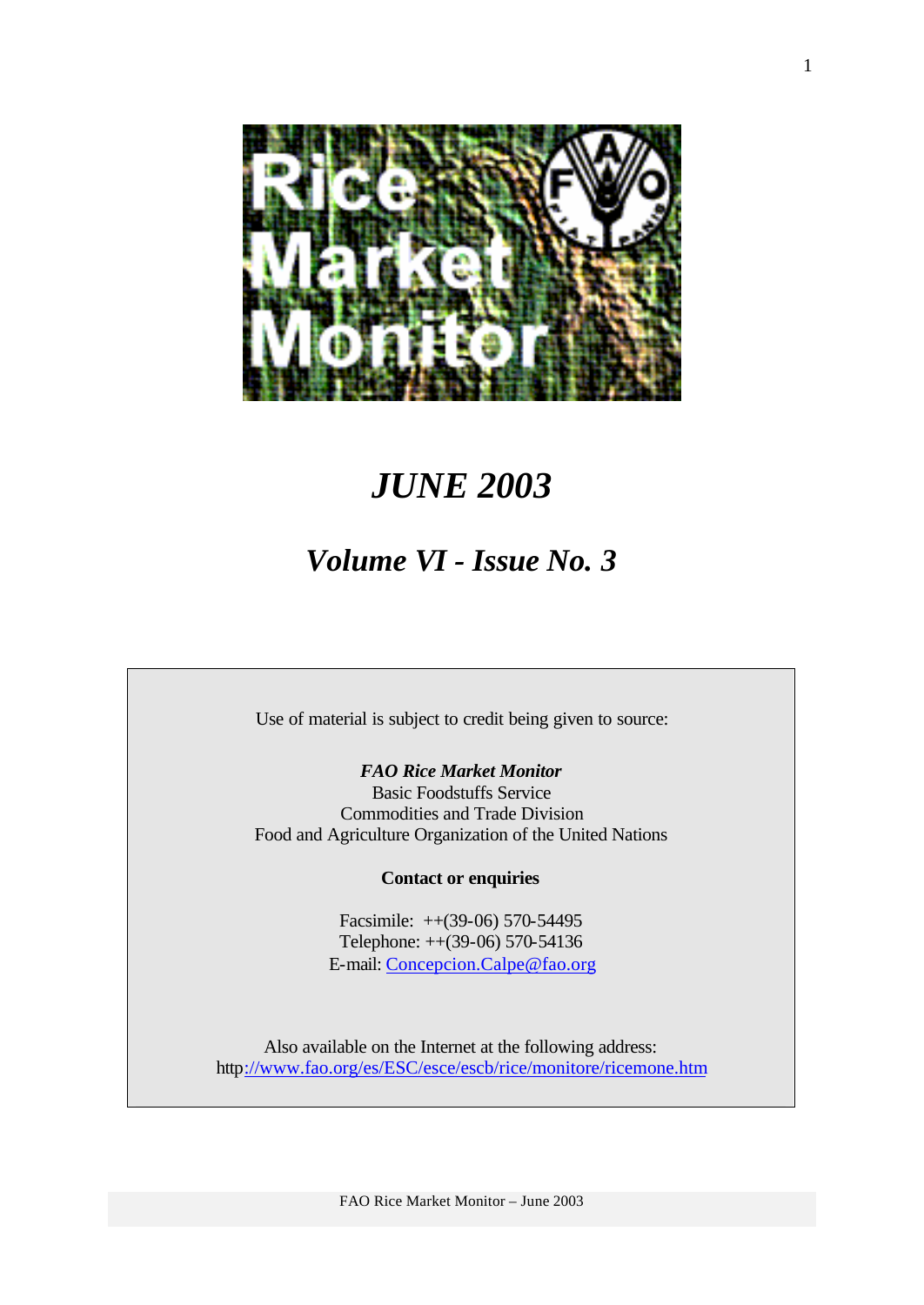#### **HIGHLIGHTS**

- Based on the preliminary harvest results in the southern hemisphere and the planting intentions in the northern hemisphere, overall global rice output in 2003 is tentatively forecast at 396 million tonnes (592 million tonnes in paddy terms), 2 percent higher than the previous year's depressed level. However, this figure is still highly tentative, since the final outcome will depend largely on the timing, extent and distribution of the Asian monsoon rainfall, which has an important bearing on the global outcome.
- In the Southern hemisphere, most countries have already harvested their main 2003 paddy crops. Among Asian countries, official estimates in Indonesia have left production at around the same level as last year. Little change is also anticipated in Sri Lanka, as flooding problems in May dampened the prospects of the second Yala crop. By contrast, excellent growing conditions have boosted expectations in Malaysia. In South America, less than favourable weather conditions have impacted on paddy crops in Ecuador, Peru, Uruguay and Venezuela, where production is now forecast to contract. Earlier expectations of a strong increase also vanished in Brazil where officials now anticipate a paddy outturn similar to last year. By contrast, the official estimate in Argentina signals a 7 percent increase, following a partial recovery in plantings. Some gain is also forecast for Guyana and Colombia. In Southern Africa, latest reports from Madagascar and Mozambique reversed some earlier forecasts of a decline, and the output forecast for the two countries is now positive. On the other hand, drought in Tanzania might lead to a drop in production. In Oceania, a 70 percent production shortfall has been reported in Australia, reflecting reduced water allocation, a consequence of the severe drought prevailing in the country since 2002.
- In the Northern Hemisphere, the season is still to begin. In Asia, most countries are waiting for the monsoon rains to start planting their main crops. In China, the long-term decline in paddy output shows no signs of abating, with production forecast to fall by 2 percent. The contraction, which began in 1998, has been mostly policy-induced, with early-rice and late-rice crops bearing most of the brunt of reform. Output is also forecast to decline in the Chinese Province of Taiwan, reflecting drought during the planting stage and falling domestic prices. Measures tending to address excess supply problems could also depress production in the Republic of Korea and Japan.
- Most other countries in the region are anticipated to record some increase in production, after the setbacks many of them experienced last year. For instance, the provisional outlook for India shows a 13 percent recovery in production despite official warnings that monsoon rains could reach only 96 percent of the long-term average. In Pakistan, ample precipitation in recent months and high domestic prices are expected to bring about a sharp expansion in rice area, resulting in a 12 percent output gain. In Bangladesh, output in 2003 could surpass the record of last year, as efforts to improve the distribution and application of inputs continued. Officials in the Philippines have targeted almost half of the country's rice area with hybrid and certified seed varieties, which, along with more favourable weather conditions, could boost paddy production over last year's bumper crop. Officials in Thailand are also anticipating a strong recovery in the main crop production from the flood-hit level of last year, which would boost the season output to a record level. FAO preliminary forecast for Viet Nam's paddy production points to a small increase from last season. A recently announced liberalization of rice marketing in Myanmar could boost the country's output.
- Countries in the Near East are also likely to experience a strong recovery as the return of the rains in the region will support a sharp expansion in plantings. Growth is also foreseen in Africa, especially in Egypt but also in Nigeria and Ghana. However, civil strife may hinder production in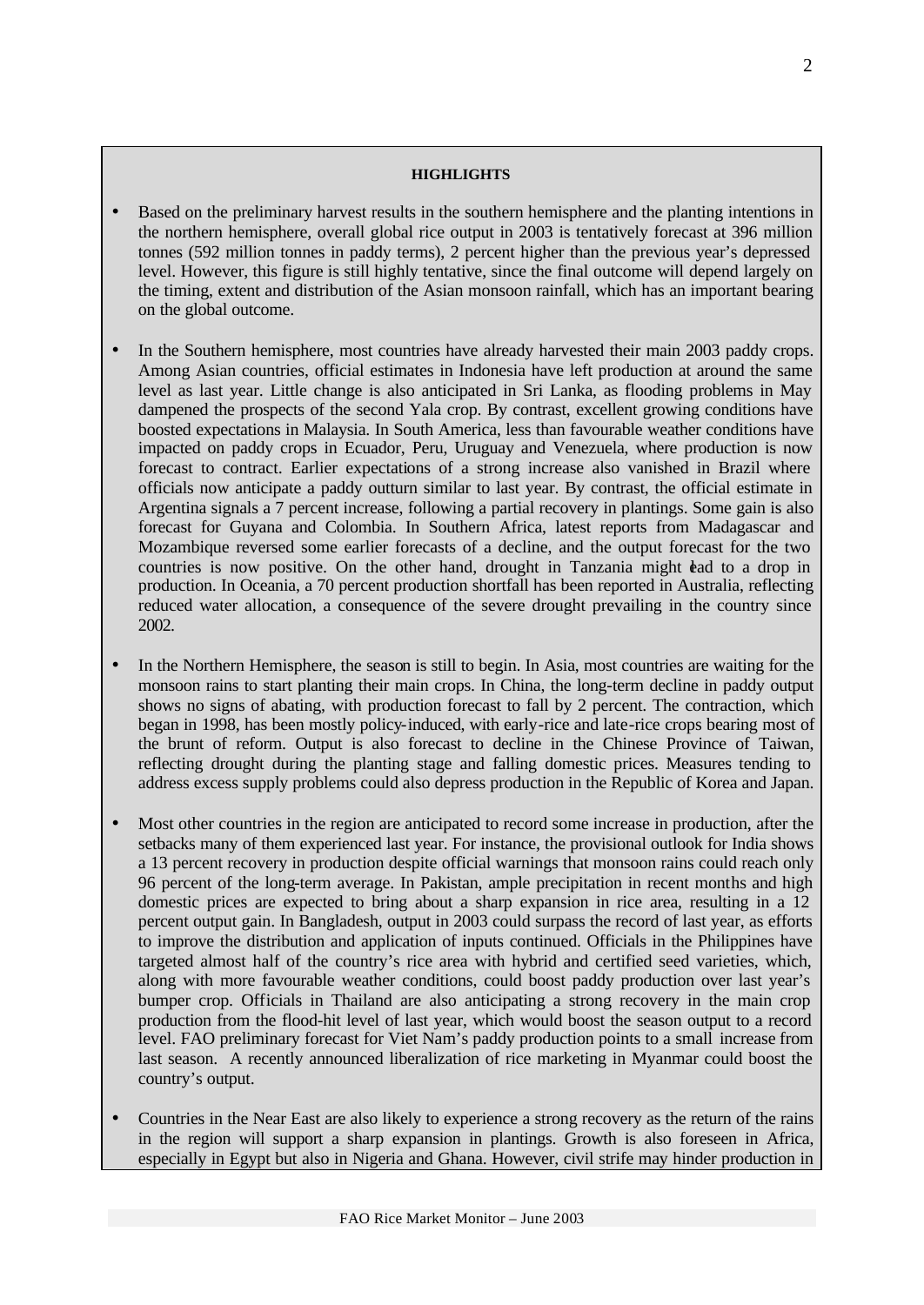Burundi, Cote d'Ivoire and Liberia. In Central America, production should expand, especially in Mexico. By contrast, low prices are expected to induce producers in the United States to cut plantings and output.

- Estimates for trade in 2003, at 27.1 million tonnes, point to a one million tonne contraction from the historical record achieved last year. The year-to-year drop mainly reflects smaller deliveries to some of the major rice markets, including the Philippines, Indonesia, the Islamic Republic of Iran and Iraq. The volume flowing to African countries is also forecast to fall somewhat, mainly on account of the Côte D'Ivoire, which continues to face insecurity problems, and Nigeria, which recently introduced minimum import prices for the calculation of duties. Other countries in the region are attempting to slow the flow of rice into their territory. By contrast, a number of countries in Latin America and the Caribbean, including Brazil, Mexico and Cuba are anticipated to raise the volume of their imports.
- As to exports, expectations point to a sharp decline in shipments from India and Australia, following the production setback in the two countries. A decline may also be faced by Uruguay in light of the poor harvest this year. On the other hand, all the other major exporters are likely to improve their performance, including Thailand, Myanmar, Pakistan, the United States and Viet Nam. Food aid could also boost shipments by Japan.
- Carryover stocks at the end of the 2002/03 season are forecast to be drawn down heavily again this year to122 million tonnes, some 28 million tonnes below their opening level and the lowest level for more than two decades. The overall contraction is mostly due to China and India, which are now set to experience reductions of the order of 15 million tonnes and 12 million tonnes, respectively.
- International prices of rice of different origins and varieties have continued strengthening since March. This tendency was reflected in the FAO Total Price Index (1998-2000=100), which climbed to a two-year high. Among the different types of rice traded, international quotations for medium-grain rice experienced the largest increases. The strength was less for the long grain varieties, while there was little change in the price of aromatic rice, as falling quotations for Basmati rice dampened the impact of strengthening fragrant rice prices.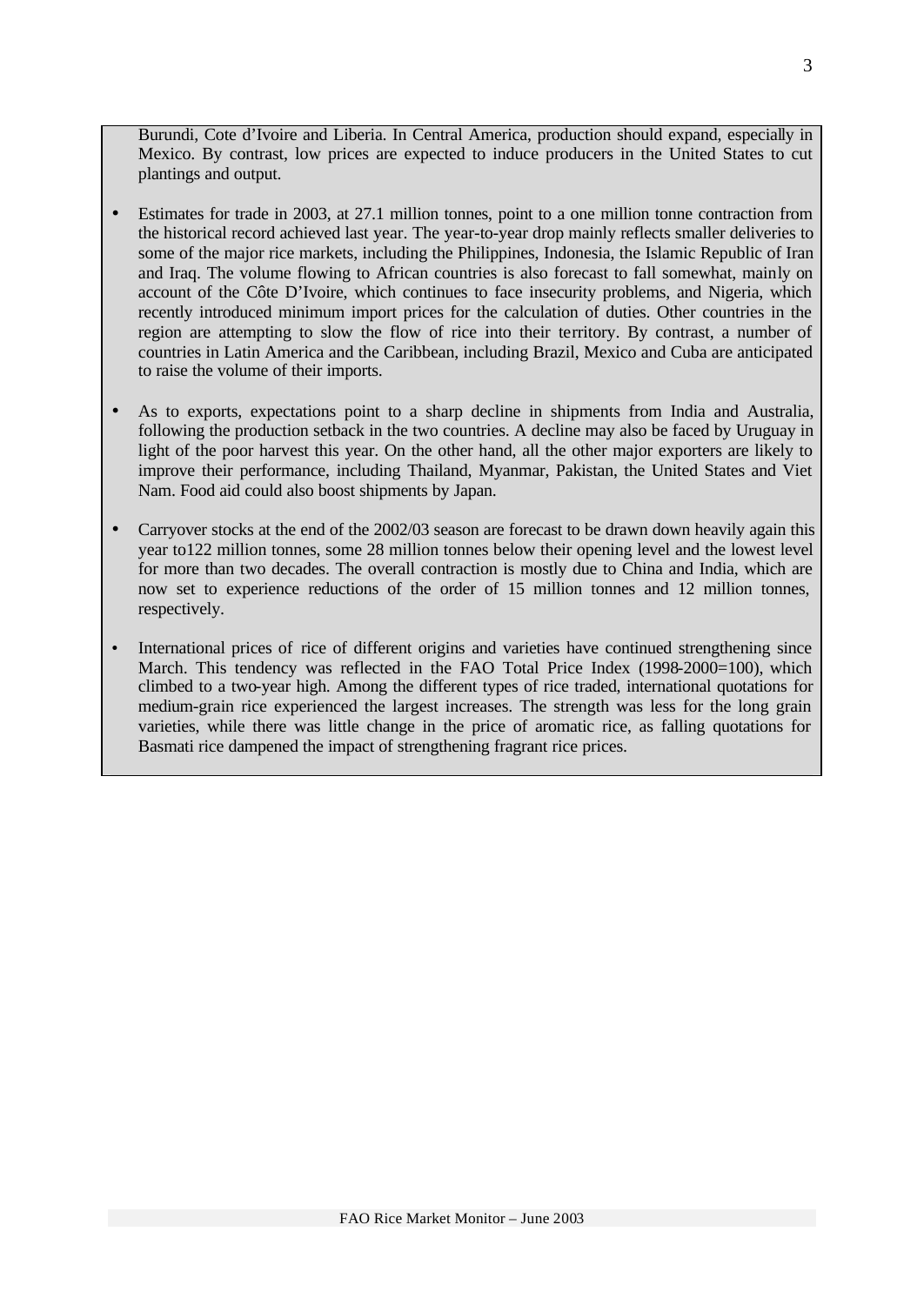# **RICE SITUATION UPDATE AS OF 20 JUNE 2003**

# **I. CURRENT PRODUCTION AND CROP PROSPECTS**

In the southern hemisphere and along the equatorial belt, the 2003 main paddy season is nearing completion, while in the northern hemisphere, the bulk of the crop is yet to be planted pending the arrival of Monsoon rains in Asia.

Based on the harvest results in the southern hemisphere so far, and the early indications of planting intentions in the northern hemisphere, overall global rice output in 2003 is tentatively forecast at 396 million tonnes (592 million tonnes in paddy terms), 2 percent higher than the previous year's level. However, this figure is still highly tentative, since the final outcome will depend largely on the timing, extent and distribution of the Asian monsoon rainfall, which has an important bearing on the global outcome.

### *I.1 ASIA*

For those countries situated around the Equatorial Belt, the 2003 main paddy season is about to be concluded, but for the remainder of Asia, the season is just about to begin with the imminent arrival of the monsoon rains.

In **Indonesia**, harvesting of the mainseason rice crop is nearing completion and planting of the secondary crop will commence thereafter. Contrasting weather extremes at the beginning of the rice season resulted in some losses to the main crop, but officials are still forecasting overall 2003 paddy production in the order of 51.4 million tonnes, matching the previous season's output. Reflecting excellent growing conditions that have boosted yields, paddy output in **Malaysia** is forecast to increase by 15 percent to a record of 2.4 million tonnes in 2003. Similarly, a bumper Maha paddy crop was recently harvested in **Sri Lanka**. However, reports of severe flooding problems in May have dampened the prospects of the second Yala crop just planted. Overall, the season output forecast for the country remains at 2.9 million tonnes, slightly above last year.

In the northern hemisphere, the long-term decline in paddy output in **China (mainland)** shows no signs of abating, with production forecast to fall by 2 percent from 2002 to 171.1 million tonnes. The contraction, which began in 1998, has been mostly policy-induced, with earlyrice and late-rice crops bearing most of the brunt of reform. However, flooding problems which hit Southern states in May might imply further cuts in the production outlook. Output is also forecast to decline in the Chinese Province of Taiwan, reflecting drought during the planting stage and falling domestic prices. Most other countries in the region are anticipated to record some increase in production, after the setbacks many of them experienced last year.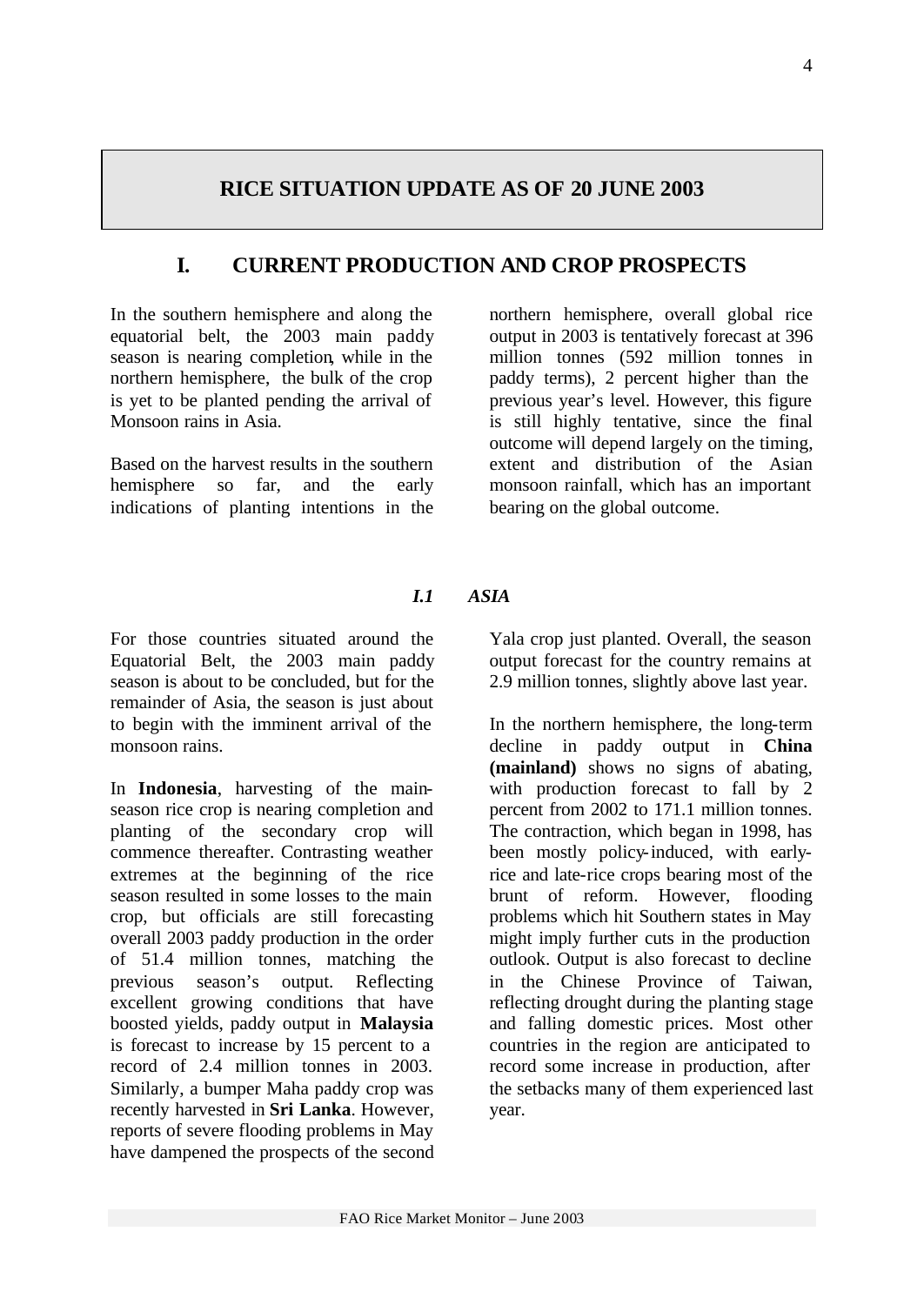

In **Bangladesh**, harvesting of the country's last 2002 crop - the mostly irrigated 'boro' crop has been completed, while planting of the first 2003 Aus crop is underway. More modest growth in output is expected this season than the exceptional 8.5 percent of last year. Nonetheless, assuming good growing conditions and continued efforts to improve the distribution and application of inputs paddy output could reach 39.6 million tonnes, 100 000 tonnes more than in 2002.

In **India**, the production estimate for 2002 has been officially downgraded by a further 1 million tonnes since the last report to 115.4 million tonnes. The revision follows a firmer assessment by the Indian authorities of the effects of the irregular rainfall pattern on the main Kharif and secondary Rabi crops, which particularly affected the northern rice growing states. As for the new season, planting of the Kharif main paddy crop will not start before the arrival of the Southwest Monsoon, in June. Warnings by the India's weather office that monsoon rains could reach only 96 percent of the long-term average does not preclude some recovery in output, especially if spread of the rainfall is favourable. Thus, FAO provisional outlook for in 2003 shows a 13 percent increase in production to 130.0 million tonnes, still substantially below the 139.6 million tonne record harvested in 2001.

The 2003 paddy outlook for **Pakistan** appears promising. Despite some concerns at the beginning of the season over irrigated water availabilities, ample precipitation in recent months March and high domestic prices are expected to bring about a sharp expansion in rice area. Barring a recurrence of poor monsoon rains, paddy output could increase by 12 percent to 7.1 million tonnes in 2003, which would mark a return to a 'normal' level of output in the country.

In the **Philippines**, planting of the main season crop is likely to be concluded in June. Officials have targeted almost half of the country's rice area with hybrid and certified seed varieties, which, along with more favourable weather conditions, could boost paddy production over last year's bumper crop by 2 percent to 13.5 million tonnes.

In **Thailand**, preparations for the 2003 main-season crop are underway. Officials in the country are anticipating a strong recovery in the main crop production from the flood-hit level of last year. This prediction suggests that aggregate production could reach 27.0 million tonnes, which, if materialised, would stand as a record for the country.

In **Vietnam**, harvesting of the country's first 2003, winter/spring, crop is nearing completion while the second, summer/autumn, crop is at the planting stage. The Lua Mua (10th month) rice crop will only commence when the annual monsoon rains will reach the country, normally in June. Despite a shift of marginal lands out of rice cultivation, particularly in the Mekong Delta region, and drought in highland and southern coastal areas, growing conditions of the first crop have been favourable. FAO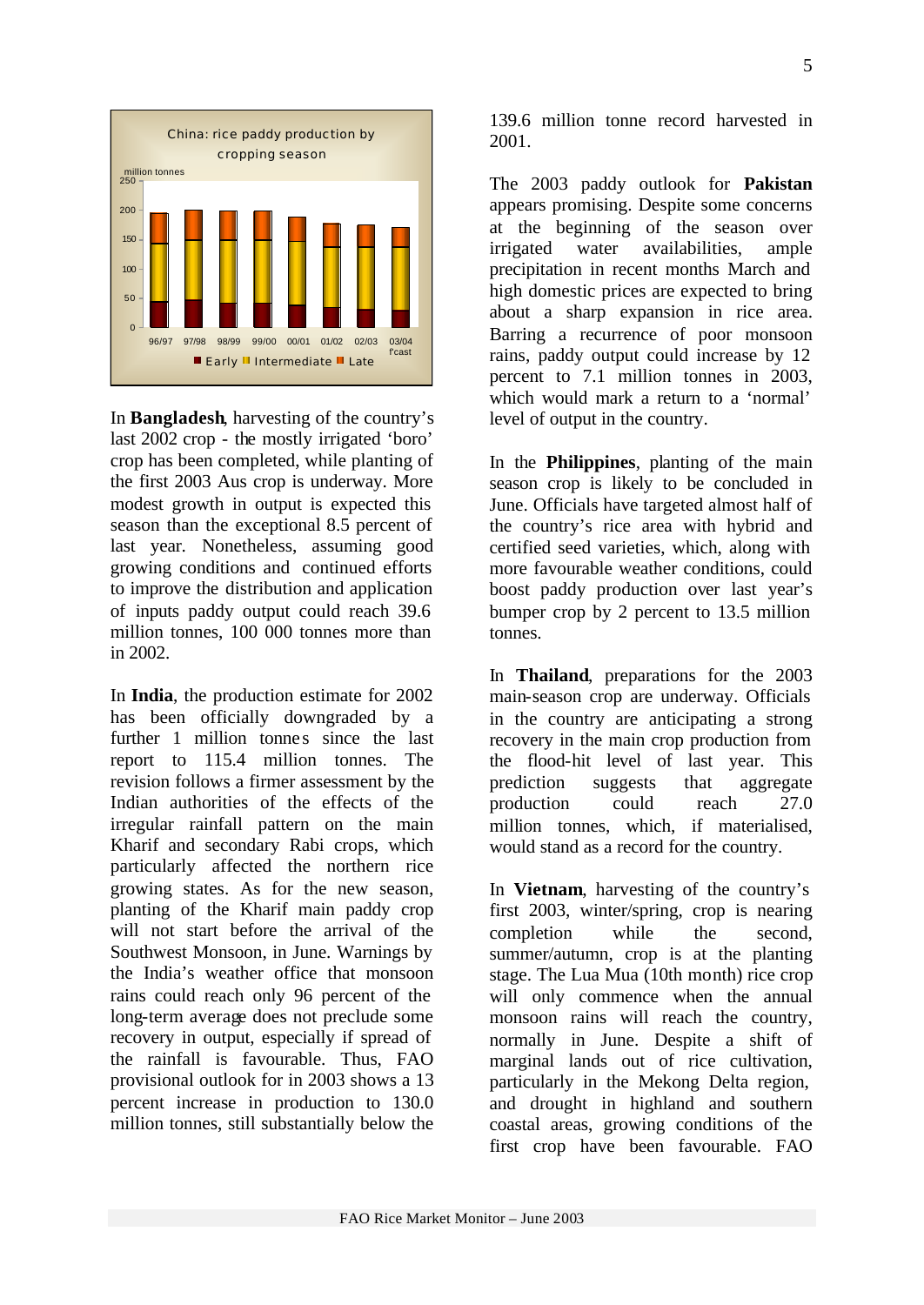preliminary forecast for the country's paddy production stands at 34.2 million tonnes in 2003, slightly above the output of last year.

As part of its ongoing policy reform aimed at expanding paddy production and exports, the Government of **Myanmar** has recently announced a partial liberalization of the country's rice sector. Under a new directive, farmers are no longer required to sell a percentage of their output to authorities at below market prices. Therefore, in the absence of adverse growing conditions, paddy output in 2003 is forecast at 23.5 million tonnes, 3 percent higher than last season's record crop.

In **Japan**, planting of the new season's rice crop is underway. Under the country's rice production adjustment programme, which aims to curb rice surpluses through area cuts, output in 2003 could fall for the third consecutive year to 10.9 million tonnes.

Likewise in the **Republic of Korea**, production-restrictive measures are in force, orientated towards enhancing the quality, rather than quantity, of rice produced. Authorities have targeted a 5 percent rice acreage reduction, providing direct payments to those farmers registered under the programme. A proposal was also made to cut, official procurement prices by 2 percent. If passed, this would be the first decline in support prices since their introduction. In spite of these measures, 2003 production is forecast to increase slightly over the weather-hit crop of the previous year.

**Near East**: Paddy output in the region is forecast to rebound strongly in those countries that were affected by drought in the past three years, reflecting heavy precipitation that helped them reconstitute water reserves. For instance in the Islamic Republic of Iran, attractive support prices are expected to stimulate an increase in the paddy area and improve the application of inputs, which, combined, could boost production by 4 percent. Officials in Azerbaijan are anticipating a paddy crop 25 percent larger than the previous year's harvest, boosted by good rainfall. Similarly, in Uzbekistan, the authorities are predicting paddy production in the order of 280 000 tonnes, more than 100 000 tonnes above 2002 output.

### *I.2 AFRICA*

Northern Africa: In Egypt, the continent's largest producer, rice continues to be a profitable crop for producers and, although area remains subject to ceilings given constraints on water availability, these are generally not enforced. Hence, paddy production is forecast at 6 million tonnes, similar to last season's record outcome.

Western Africa: Planting of the 2003 paddy crop is underway in several countries in western Africa, which is being supported by the timely arrival of the rainy season, but uncertainties still surround planting intentions in the region.

In **Nigeria**, in a bid to reduce dependency on imported rice, the Government has established a national rice security taskforce, aimed at promoting the adoption of the hybrid Nerica rice alongside other measures to boost production and to enhance rice processing and storage. Accordingly, paddy production in the country could rise to 3.5 million tonnes, an annual increase of 4 percent. The Government recently announced its aim to achieve rice self-sufficiency by 2007, by promoting domestic production and raising protection against imports.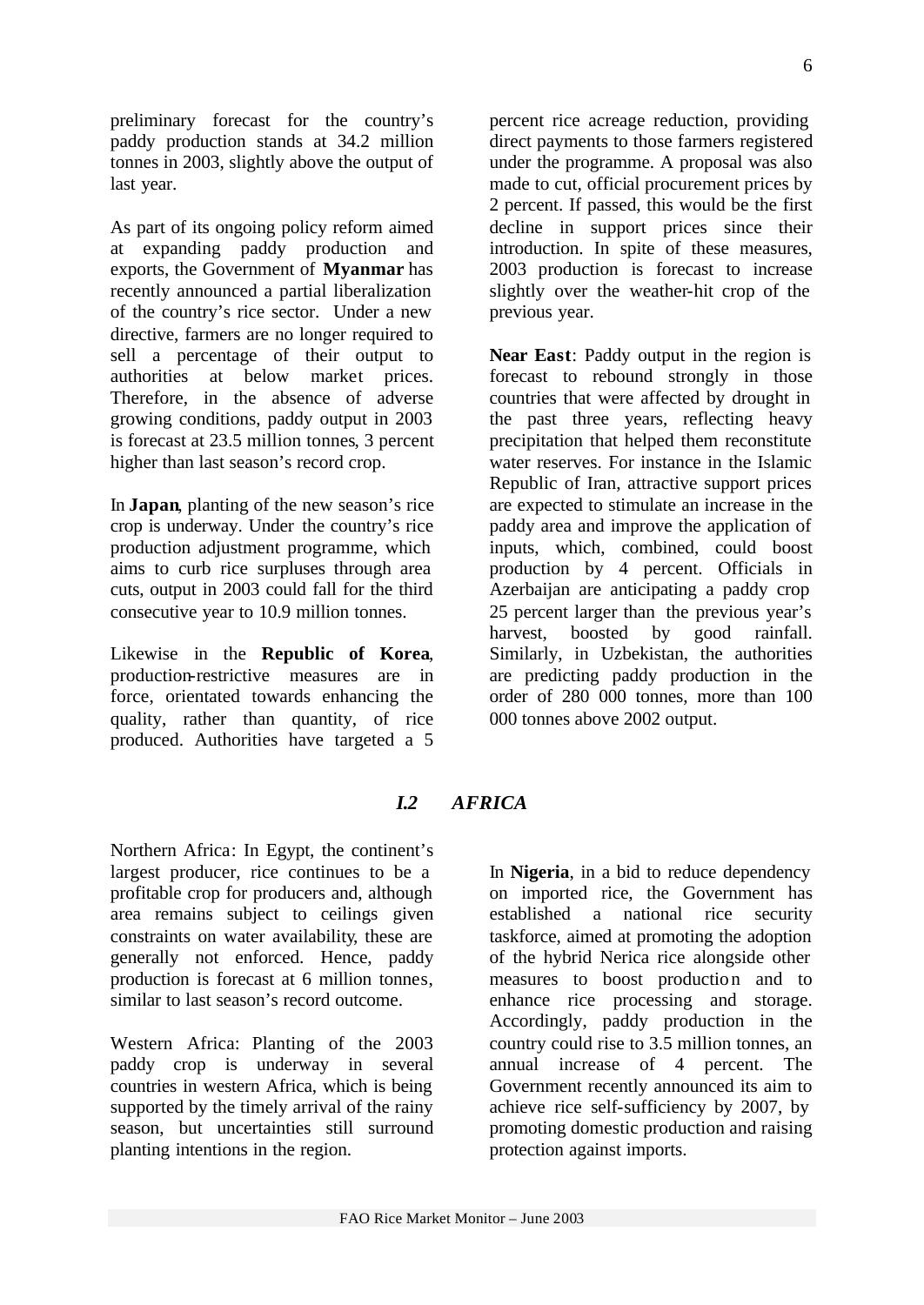7

Similarly, in **Ghana**, investments in the country's rice sector are being made to enhance rice self-sufficiency. Barring adverse growing conditions, production could surpass last year's bumper production of 280 000 tonnes.

For other countries in the sub-region, area under rice is forecast to increase in **Benin**, **Burkina Faso** and **Guinea**, which might boost production in these countries to record levels, assuming normal weather conditions. By contrast, civil conflicts prevail in several other rice producing countries, especially Cote D'Ivoire and Liberia which continue to disrupt rice cultivation.

**Southern Africa:** The 2003 paddy season is nearing completion in Southern Africa. In the sub-region's principal producing countries of Madagascar and **Mozambique**, disruptive weather was reported in the first quarter of the year,

including flooding associated with Typhoon Fari in **Madagascar**. However, latest reports indicate a general rise in output in all produc ing areas, especially in the province of Antanarivo. As a result, FAO has raised its estimate of production for the country by 200 000 tonnes to 2.8 million tonnes. In Mozambique, precipitation from tropical cyclone Japhet which hit southern districts early in March might have eased the problems caused by insufficient and erratic rains in those parts of the country. Consequently, paddy production is forecast at 180 000 tonnes, slightly higher than last year's level. Dry conditions were reported in **Tanzania** in early March, especially in the two important rice producing regions of Shinyanga and Mwanza. As the lack of precipitation would have hit the crop at the flowering stage, FAO forecast for production in the country has been adjusted downward to 750 000 tonnes, 30 000 tonnes less than last year.

### *I.3 CENTRAL AMERICA AND THE CARIBBEAN*

The 2003 paddy season is underway in the region, but information on planting intentions is not forthcoming. A moderate recovery is anticipated for several countries in the region, notably **Costa Rica** and **El Salvador** that endured drought in the previous season.

Planting of the main crop is proceeding in the **Dominican Republic**, under favourable weather conditions. Owing to continued Government support, the country could build on last year's record harvest of 740 000 tonnes.

Similarly in **Mexico**, production in 2003 is forecast to strongly recover from the previous year. To arrest the long-term decline in the rice sector, the Government has targeted a 23 percent acreage increase for the country's main paddy crop, providing incentives to farmers to realize the expansion.

### *1.4 SOUTH AMERICA*

Harvesting of the main-season paddy crops is drawing to conclusion in the continent. The official harvest forecast in **Argentina**, points to a 7 percent increase in output this season to 760 000 tonnes, resulting from a partial recovery in plantings. However, prospects have been hindered by the late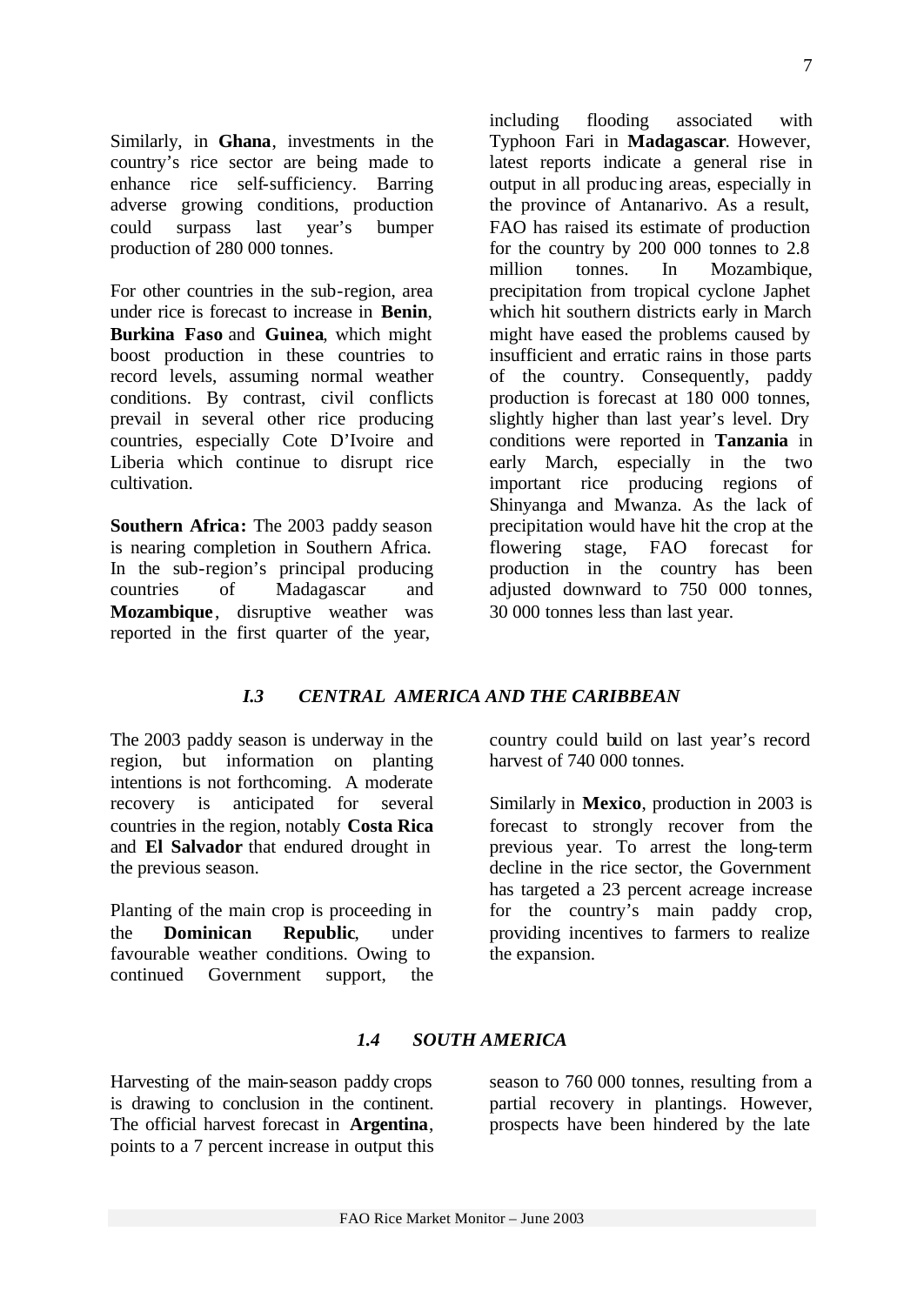sowing of the crop, which is likely to negatively impact yields.

In **Brazil**, strong competition from soybeans has brought about a small contraction in rice area. Despite rising domestic rice prices in the season, which encouraged improved input usage, less than favourable weather resulted in disruption to the crop. Accordingly, officials have lowered the forecast for 2003 rice production since the last report by 500 000 tonnes to 10.6 million tonnes, similar to last year's outcome.

In **Ecuador**, irregular rainfall has hindered paddy crop development, leading to a delay in the harvest. Consequently, rice production is forecast to contract by over 3 percent from the 2002 level.

In **Peru**, the production outlook for the current season also points to a decline. Exceptionally low prices in the country resulted in fewer plantings; while below normal temperatures in northern parts are likely to have depressed yields. These factors could contribute to a 6 percent decline in 2003 output.

Similarly, in **Uruguay**, yields are reported to have been adversely affected by spells of cold weather during the planting and early maturation stages of the crop. As a result, production in the country is forecast to fall to an 8-year low of 900 000 tonnes.

Prospects for the 2003 season in **Venezuela** have deteriorated. Economic instability compounded by a serious drought, has lowered the paddy forecast for the country to 550 000 tonnes, which, as well as being 14 percent below last season's outcome, would stand as the lowest production level since 1990.

Harvesting of the 2003 main paddy crop is underway in **Guyana**. Despite a prolonged dry spell and a pestilence outbreak during the growing season, estimated larger plantings could give rise to an output of 490 000 tonnes, about 10 percent higher than the previous year.

The 2003 paddy outlook for **Colombia** likewise appears promising. Improved access to credit and higher profitability in the rice sector could lead to a record output in the new season.

#### *1.5 NORTH AMERICA*

In the United States, the bulk of the 2003 paddy crop had been planted, although there have been reports of some delays in the major growing state of California. The latest USDA forecast puts production at just over 9 million tonnes, down almost 6 percent from the 2002 level, reflecting a sharp fall in long-grain plantings. The fall in the overall paddy area was mainly induced by the unattractive producer prices.

#### *1.6 EUROPE*

The 2003 paddy season is getting underway in the EU. An overall area expansion is tentatively forecast, mostly on account of larger anticipated plantings in Italy. Production is forecast to recover in

those member states affected by drought last year, namely France Portugal and Spain. Accordingly, aggregate output for the EU is currently forecast at 2.7 million tonnes, up 2.4 percent from 2002.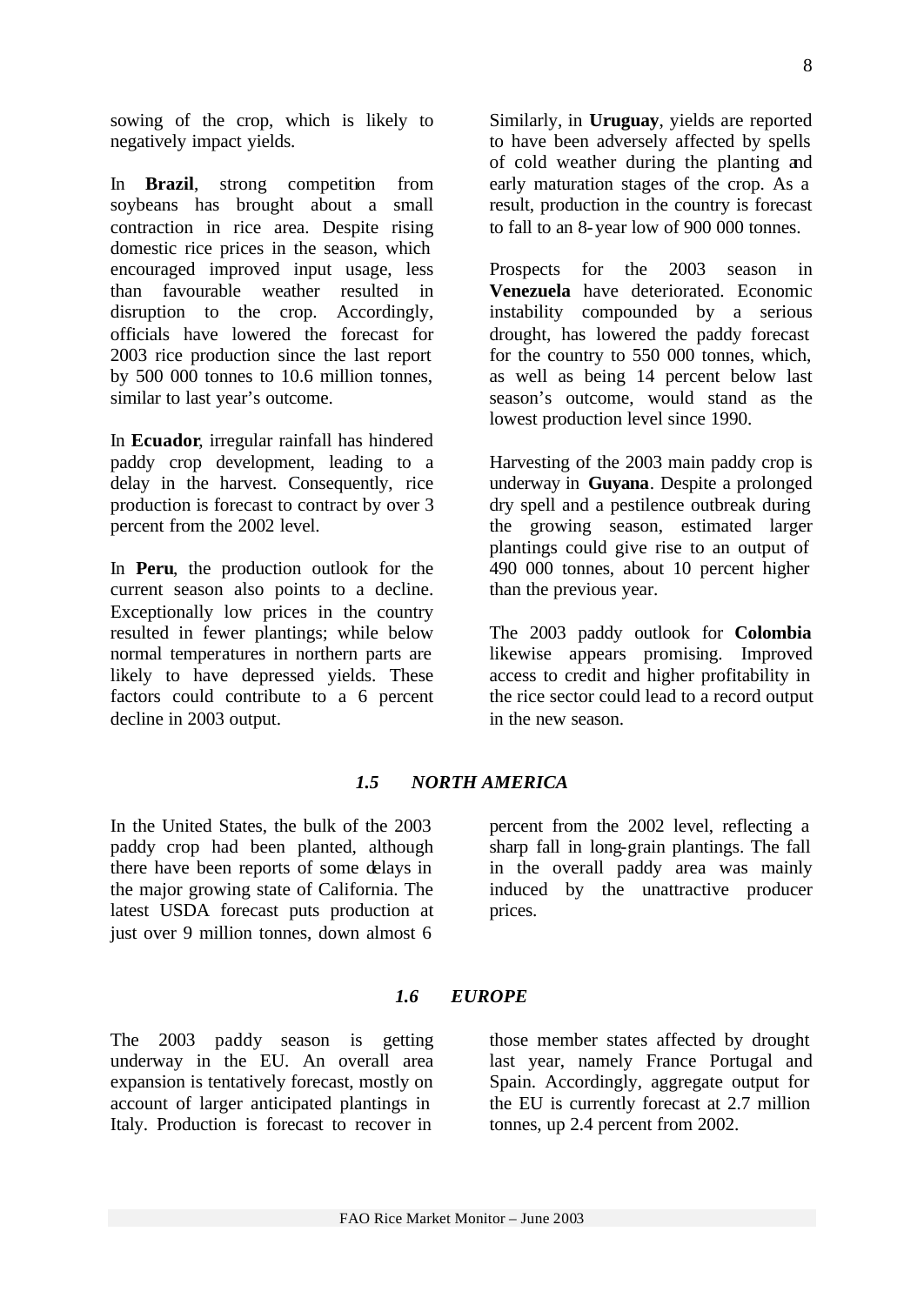Gathering of the 2003 rice crop is almost complete in Australia. Officials are still anticipating a harvest of just 370 000 tonnes, down over 70 percent from the 2002 level, and one of the lowest harvests

on national record. The expected contraction reflects steep reduction in water allocations, brought about by drought, which subsequently led to unprecedented area cuts.

# **II. INTERNATIONAL TRADE IN RICE**

FAO forecast of international trade in rice in 2003 has been raised by 300 000 tonnes from the last report to 27.1 million tonnes, which would result in a contraction from the previous year of 1 million tonnes. The year-to-year drop mainly reflects expectations of a sharp decline in exports by India and Australia, following the production setback in the two countries, while on the import side, it would follow from smaller deliveries to some of the major rice markets, including the Philippines, Indonesia, the Islamic Republic of Iran and Iraq.

In **Asia**, imports by **Bangladesh** have been officially forecast at 502 000 tonnes in 2003, some 40 000 tonnes below last year and some 100 000 tonnes less than previously anticipated. The decline is consistent with the bumper crop harvested by the country in 2002.

The forecast for **Indonesia**'s rice deliveries in 2003 remains at 3.4 million tonnes, 100 000 tonnes less than last year. However, much will depend on the production outcome this season. Despite its pledge towards rice self-sufficiency, the country has failed to achieve its paddy production target of 53 million tonnes in the past three years and has continued to rely extensively on the international market. Imports are made by both Bulog, a government agency, and the private sector, subject to a tax of 430 rupiah per kilo (about US\$ 50 per tonne). In January 2003,

the status of Bulog was changed into a state trading enterprise, which is to operate according to commercial principles. In particular, the agency, which is also responsible for the distribution of cheap rice to special and poverty groups, is to be a self-financing enterprise, making profits from trading in basic food commodities.

Following a 17 percent increase in its WTO minimum market access quota, **the Republic of Korea** has committed to import around 180 000 tonnes of rice in 2003, a move which should mainly benefit China, which has traditionally filled the bulk of the quota. The Republic of Korea, which opted in 1995 not to convert its rice import barriers into their tariff equivalents, is due to start negotiating the introduction of a new import regime in 2004.

Because of less buoyant expectations for production than anticipated, imports by the **Philippines** have been raised by 100 000 tonnes to 1.1 million tonnes. This would be less than the 1.3 million tonnes that were estimated to have been imported in 2002, but significantly more than the country's target of 800 000 tonnes. Part of the rice imports will be undertaken by rice farmer organizations under new and tight trade guidelines passed this year. However, the National Food Agency is anticipated to continue to be responsible for a large share of overall imports.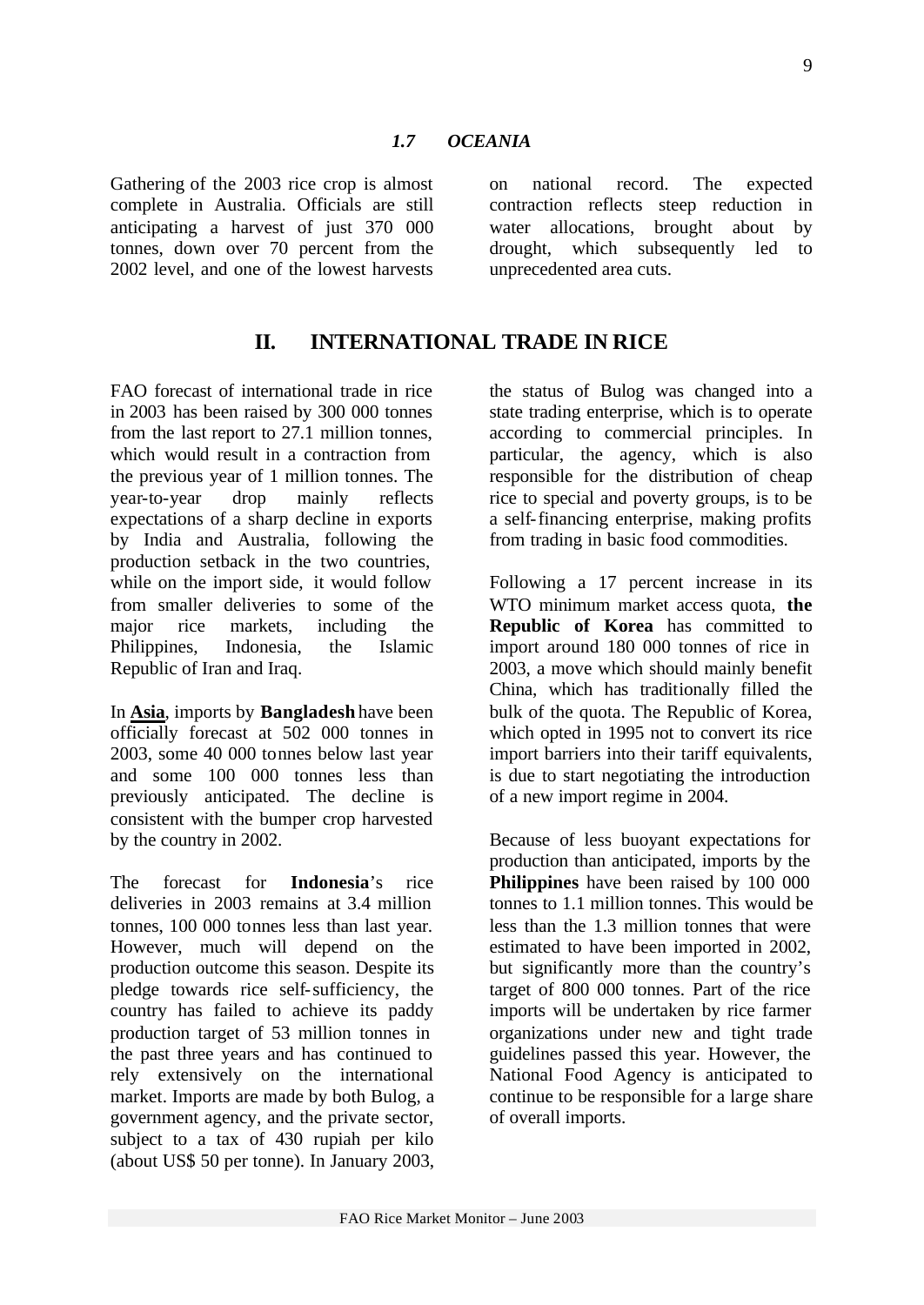Last March, **Sri Lanka**'s restored the level of its rice import tariff to Rupees 7 per kilo, which had been lowered to Rupees 5 per kilo at the end of 2002 to check high domestic prices. The move is anticipated to have a negative impact on imports, which were reduced from an original estimate of 90 000 tonnes to 60 000 tonnes.

Overall shipments to **Near East countries** are forecast to fall by close to 400 000 tonnes in 2003, to some 4.6 million tonnes. Much of the decline reflects expectations of reduced shipments to **Iraq**, currently forecast at 1.0 million tonnes, 200 000 tonnes less than last year, and to the **Islamic Republic of Iran**, whose purchases might fall from 1.0 million tonnes in 2002 to 700 000 tonnes this year. However, based on newly released official forecasts, a number of countries in the region are anticipated to raise their purchases, including **Jordan**, **Oman**, **Syria**, and **Turkey**. Officials in **Saudi Arabia** are also forecasting an increase in rice deliveries from 786 000 tonnes in 2002 to 835 000 tonnes this year, which is less than the previous FAO forecast of 1.0 million tonnes.

Similarly, the flow of rice into **Africa** is expected to dry up by 500 000 tonnes, to 7.8 million tonnes. Part of the drop would be on account of the **Côte D'Ivoire** , which continues to face insecurity problems, and **Nigeria**. The latter country introduced new import procedures last February, in an attempt to limit under-invoicing practices. Under the new system, all charges on imported rice would be calculated on a minimum price of US\$ 230 per tonne plus a US\$ 40 per tonne freight. Under the recently announced domestic rice production programme, Nigeria's Government reportedly considered the possibility of introducing a rice import ban by 2007. Rice imports had already been prohibited between 1986 and 1995, after which they had been replaced by high tariffs. Other governments in the region have also attempted to slow the inflow of foreign rice into their country, which, for Africa as a whole, doubled between 1995 and 2002. For instance, **Ghana** raised the tariff on rice from 20 percent to 25 percent in February. The country is anticipated to purchase 400 000 tonnes of rice this year, down from 500 000 tonnes last year. Among the other major importers in the region, **Cameroon** officially set imports this year at 248 000 tonnes, 20 percent less than in 2002. Government forecast for imports by **Senegal,** at 650 000 tonnes also suggests a drop compared with last year. By contrast, the authorities of **Libya** forecast a 45 percent increase over last year, to more than 160 000 tonnes.

Rice imports to **Latin America and the Caribbean countries** are currently anticipated to reach 3.3 million tonnes, half a million tonnes more than earlier anticipated and 600 000 tonnes above the level in 2002. The change for 2003 reflects an upward revision in imports by **Brazil**, which are now forecast to surpass 1 million tonnes, following the disappointing crop just harvested. Import forecasts for the other countries in the region remain unchanged from the last report, with a 10 percent annual increase anticipated for **Cuba** and **Mexico,** two of the major importers in the region, to some 600 000 tonnes each.

In the rest of the world, few amendments have been made to the major players' imports. According to the official forecast by the **United States**, purchases should reach some 400 000 tonnes, similar to last year. Likewise, those by the **European Union** are set to remain in the order of 700 000 tonnes. By contrast, shipments to the **Russian Federation** could dip from the official level of 441 600 tonnes in 2002 to 350 000 tonnes this year, reflecting the expected elevation of tariff protection. Indeed, in April, the Russian Government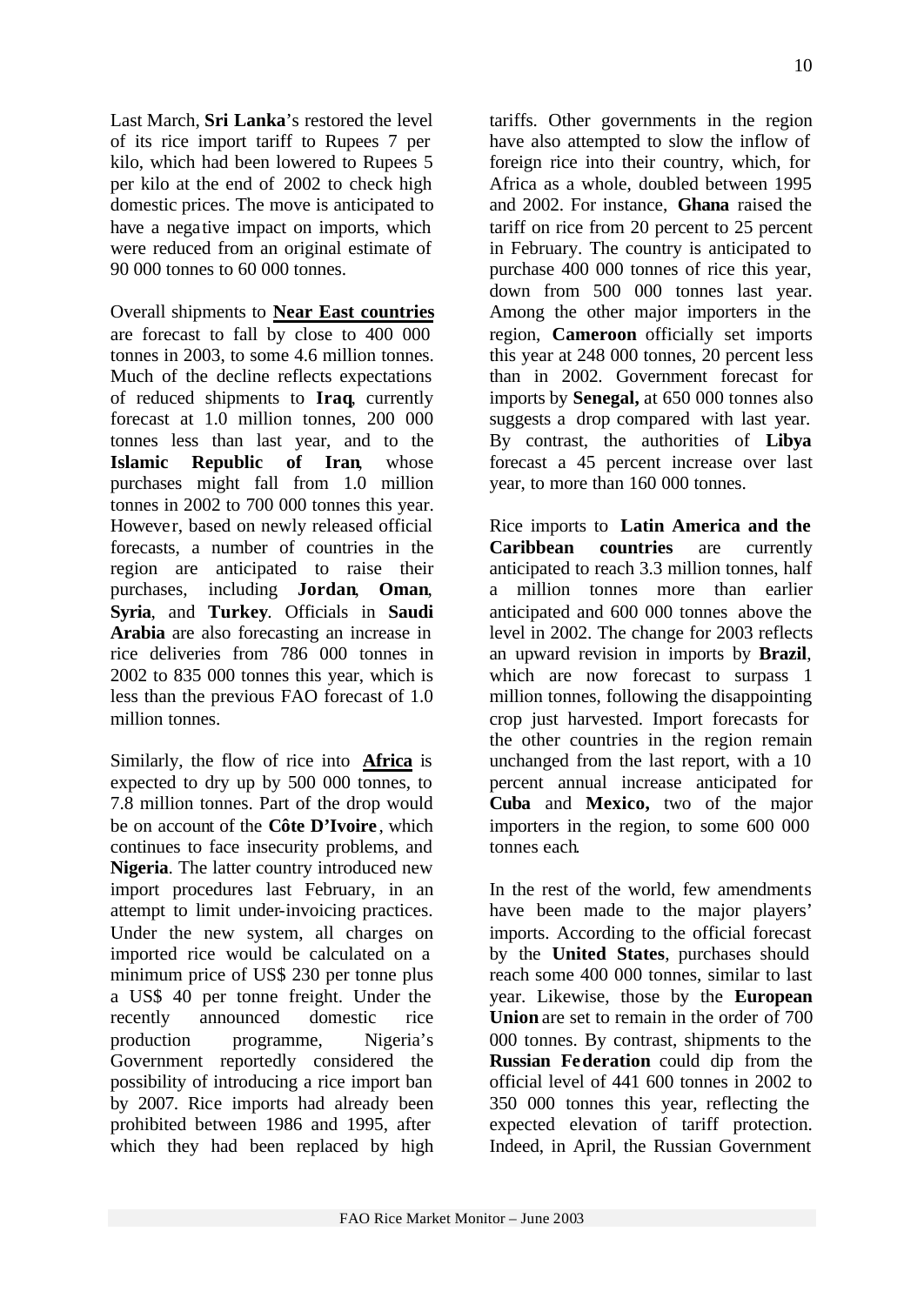Commission for Protective Trade Measures recommended to add, on top of the normal ad-valorem duty of 10 percent currently applied, an import charge of 0.03 euros per kg on all types of rice, for a period of nine months.

As to rice exports in 2003, most of the 1 million tonne drop foreseen this season would be imputable to **India**, following the very bad crops it harvested last season. Although the country still holds large stocks, the tightening of supply induced the Food Corporation of India (FCI) to raise, in May, the minimum price at which it sells rice for export by U\$ 15 per tonne. As a result of the move, India is no longer the cheapest source of rice, a development likely to affect the country's exports negatively. Consequently, India's shipments are anticipated to fall from the record 6.6 million tonnes in 2002 to 4.0 million tonnes this year, half a million tonnes less than previously forecast. Contradicting earlier expectations, exports from **Uruguay** might also contract in view of the production shortfall the country experienced again this year. The current forecast puts its shipments at close to 600 000 tonnes, 50 000 tonnes less than previously expected. Similarly, very thin supply should halve sales from **Australia**, which were heavily curtailed already in 2002.

By contrast, exports by **Thailand,** the leading rice exporter, are anticipated to rise from 7.3 million tonnes last year to 7.5 million tonnes in 2003, as the country recovers some of the markets it had lost to India. Reduced competition from the latter should also boost exports by **Vietnam**, which, unlike in 2002, holds sufficient quality supply to remain competitive. Current FAO forecast puts shipments from the country at 3.9 million tonnes, up from

3.2 in 2002. During the first quarter of this year, it had already shipped 1.4 million tonnes, twice as much as in the same period in 2002. Sales from **Pakistan** have also been raised from the previous report to 1.9 million tonnes, or 300 000 tonnes more than last year, reflecting a relatively good performance in the first four months of 2003. Exports by **Myanmar** are also anticipated to rise to 1.1 million tonnes, 16 percent above last year and 400 000 tonnes more than previously anticipated. The new rice trade policy announced by the Government on 23 April gives private traders the right to engage in rice export operations, subject to a 10 percent tax and a 50 percent sharing of profits with the Government. However, the new policy assigns considerable powers to the Myanmar Rice Trading Committee, to be established with representatives of the Government and the private sector.



Official forecasts for exports by the **United States** were also raised to a new record level of 3.6 million tonnes, a large share of which will continue to be shipped in the form of paddy rice. Food aid shipments should also boost exports by **Japan**.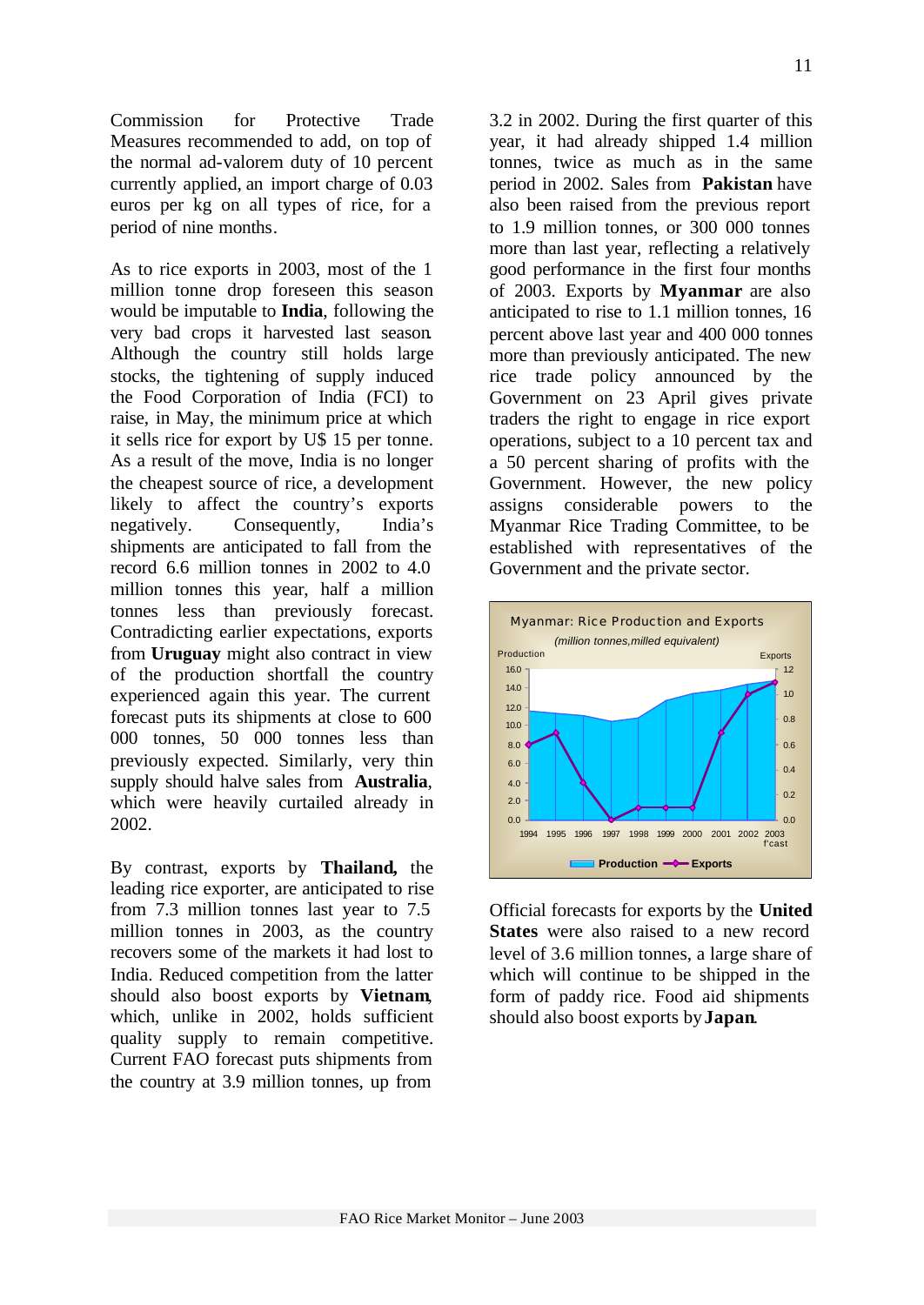World rice inventories at the end of the marketing seasons in 2003 have been revised downward from the last report from 123 million tonnes to 122 million tonnes, some 28 million tonnes below their opening level and the lowest level for more than two decades. The overall contraction is mostly due to **China** and **India**, which are now set to experience reductions of the order of 15 million tonnes and 12 million tonnes, respectively.

The downward revision in closing stocks in 2003 was brought about by a lower official estimate for the **United States** and expectations of smaller carryovers in countries that harvested poor crops in 2002, namely **India**, the **Republic of Korea** and **Japan**.

There is still considerable uncertainty regarding the level of rice stocks at the close of the 2003 season, since they will mainly depend on the outcome of this season's main paddy crops in Asia, the bulk of which have not yet been planted. However, based on current expectations of a moderate recovery in global output and steady growth in utilization, a 19 million tonnes drawdown in world rice inventories to 103 million tonnes is currently foreseen. **China**, which is estimated to hold about 60 percent of global stocks, would again account for much of the contraction given the expected drop in production this season. Similarly, an exceptionally low harvest in **Australia** should result in a sharp decline in end-of-season inventories in that country. Carry-over levels in **India** could also fall if the FCI policy to sustain international sales is maintained. **Indonesia's** efforts to curb the level of imports may also result in lower closing rice inventories in 2004. Other countries may experience a drop in stocks, including **Japan**, under its programme to cut paddy production and increase rice utilization.

# **IV. PRICES**

International prices of rice of different origins and varieties have continued strengthening since the last report. This tendency was reflected in the FAO Total Price Index (1998-2000=100), which climbed to a two-year high, averaging 80 in May, 4 points above April and 7 points above March.

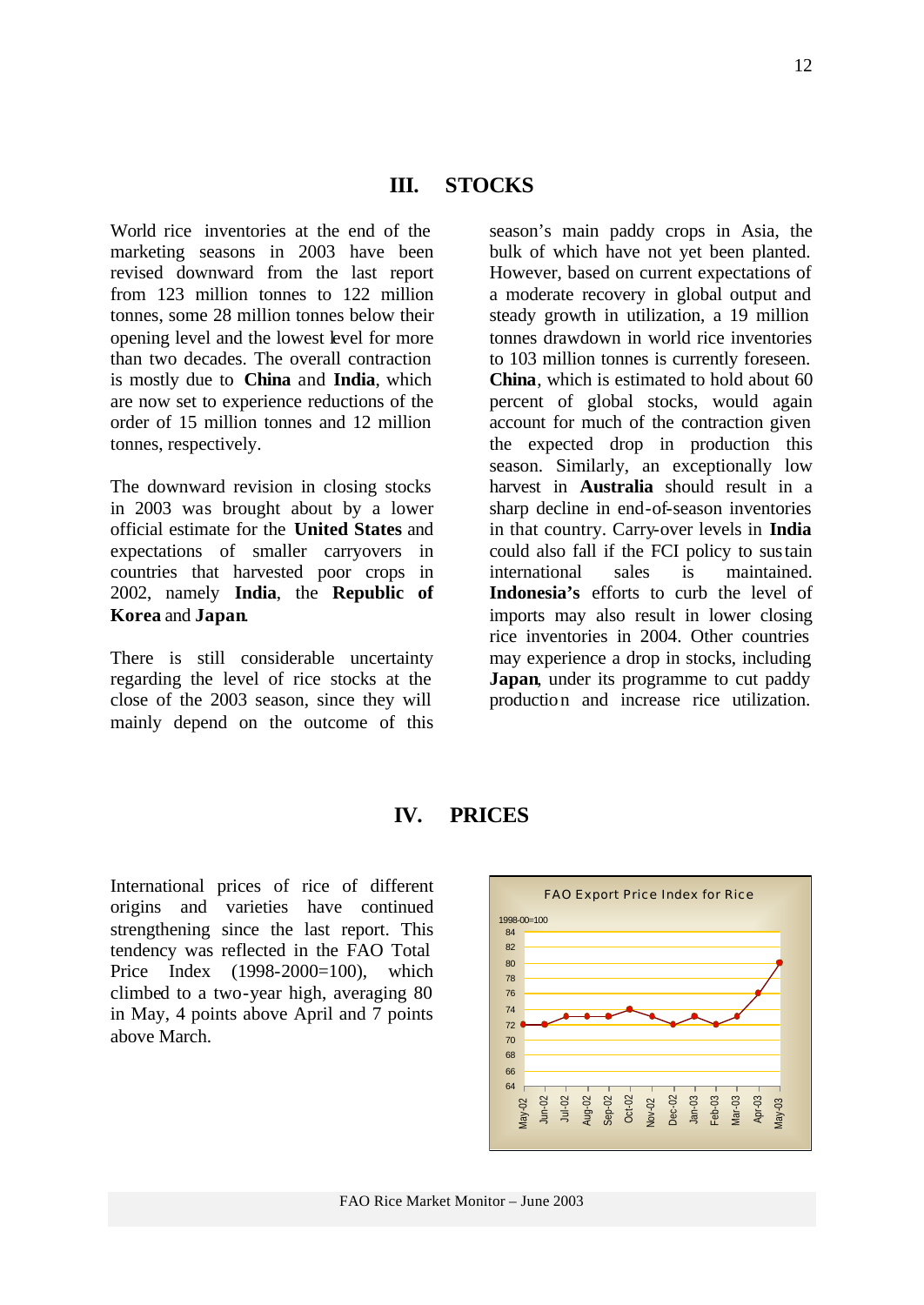A combination of short export availabilities in several major exporting countries and strong international demand has fuelled the rise in international rice prices over the period. For example, export quotations in the United States, Pakistan and Vietnam were up sharply, lifted by the launching of food aid tenders for Iraq, during a time when export supplies were limited, but also because of surging demand for commercial imports. On the other hand, quotations from Thailand firmed, especially for fragrant rice, while export prices in India were raised by the FCI.



Among the different types of rice traded, international quotations for medium-grain rice experienced the largest increases, with the FAO Japonica index rising to 77 points, 12 points higher than the March average. This was mostly on account of strong demand to fill the tenders that were opened by Japan and by the Chinese Province of Taiwan and reduced availabilities in the United States and Australia, which consequently pushed up prices, especially that of the US No.2, 4% medium grain rice by US\$ 80 per tonne since March.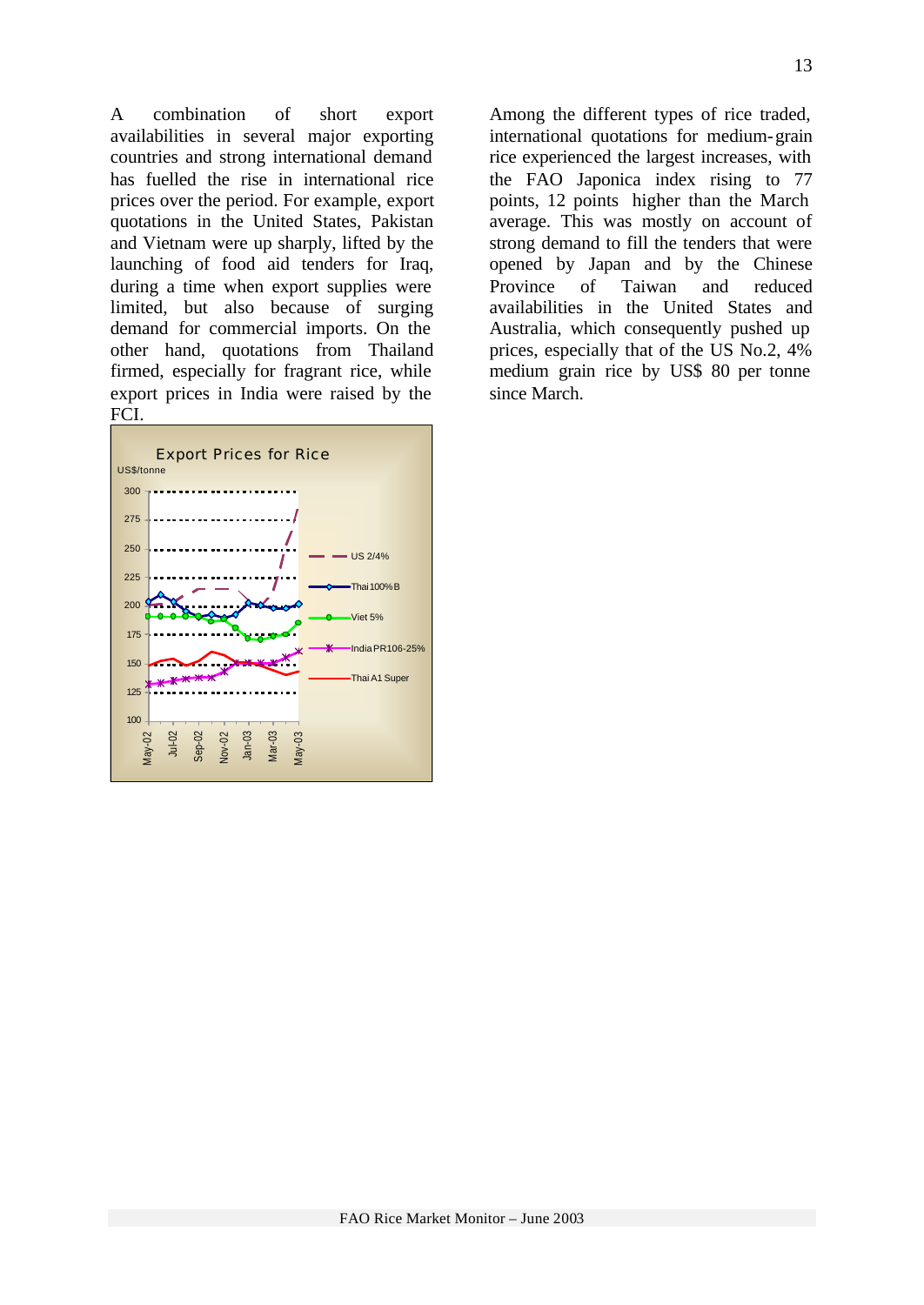| <b>FAO Rice Price Indices</b> |          |     |      |                     |                 |          |  |  |
|-------------------------------|----------|-----|------|---------------------|-----------------|----------|--|--|
|                               |          | All |      | <b>Indica</b>       | <b>Japonica</b> | Aromatic |  |  |
|                               |          |     | High | Low                 |                 |          |  |  |
|                               |          |     |      | $1998 - 2000 = 100$ |                 |          |  |  |
| 1998                          |          | 115 | 117  | 115                 | 113             | 113      |  |  |
| 1999                          |          | 101 | 99   | 101                 | 105             | 98       |  |  |
| 2000                          |          | 84  | 84   | 83                  | 83              | 89       |  |  |
| 2001                          |          | 74  | 74   | 74                  | 76              | 69       |  |  |
| 2002                          |          | 72  | 73   | 75                  | 67              | 74       |  |  |
| 2002                          | May      | 72  | 73   | 75                  | 67              | 71       |  |  |
|                               | June     | 72  | 74   | 77                  | 64              | 75       |  |  |
|                               | July     | 73  | 74   | 77                  | 68              | 78       |  |  |
|                               | August   | 73  | 73   | 75                  | 67              | 80       |  |  |
|                               | Septembe | 73  | 74   | 76                  | 67              | 83       |  |  |
|                               | October  | 74  | 74   | 77                  | 69              | 80       |  |  |
|                               | Novembe  | 73  | 73   | 77                  | 68              | 76       |  |  |
|                               | Decembe  | 72  | 72   | 75                  | 67              | 75       |  |  |
| 2003                          | January  | 73  | 72   | 75                  | 67              | 83       |  |  |
|                               | February | 72  | 72   | 75                  | 65              | 85       |  |  |
|                               | March    | 73  | 73   | 75                  | 65              | 91       |  |  |
|                               | April    | 76  | 76   | 77                  | 72              | 90       |  |  |
|                               | May      | 80  | 79   | 79                  | 77              | 92       |  |  |
| 2002                          | $Jan. -$ | 70  | 72   | 73                  | 67              | 68       |  |  |
| 2003                          | Jan.-    | 75  | 74   | 76                  | 69              | 88       |  |  |

*Source : FAO* 

*N.B. - The FAO Rice Price Index is based on 16 rice export quotations. "Quality" is defined by the percentage of broken kernels, with high (low) quality referring to rice with less (equal to or more) than 20 percent brokens. The Sub-Index for Aromatic Rice follows movements in prices of Basmati and Fragrant rice.*

As for high-quality Indica, quotations from all origins have risen, but in varying degrees. For instance, since March, Thai 100% B prices rose by an average of only \$US 4 dollars, while quotations for US No.2, 4% long-grain surged by US\$ 75, in the wake of large purchases by Brazil and strong demand to cover aid commitments . These price developments have reestablished the large differential that the United States quotations, in the past, had tended to hold over the Thai high quality rice. More moderate increases were registered for Vietnam 5% and Pakistan Irri 10% quotations. Overall, such price movements resulted in the FAO High Quality Indica Price Index climbing by 6 points between March and May.

The upward price momentum was not as strong for the lower quality rice, as illustrated by the FAO Low Quality Indica Price Index, which increased just 4 points between March and May. With supply in abundance, quotations from Thailand for 100% broken rice fell, but the decline was more then compensated for by a strengthening of prices of 25% broken rice in Vietnam, Pakistan and India.

Turning to the aromatic market, fragrant rice quotations rose to levels not seen since 1999, reflecting a tightening of supplies together with the government procurement policy in Thailand. By contrast, international basmati prices remained subdued, falling by 9 percent in Pakistan and rising only slightly in India. The net effect of these developments was to lift the FAO Aromatic Price Index by 1 point to 92 points.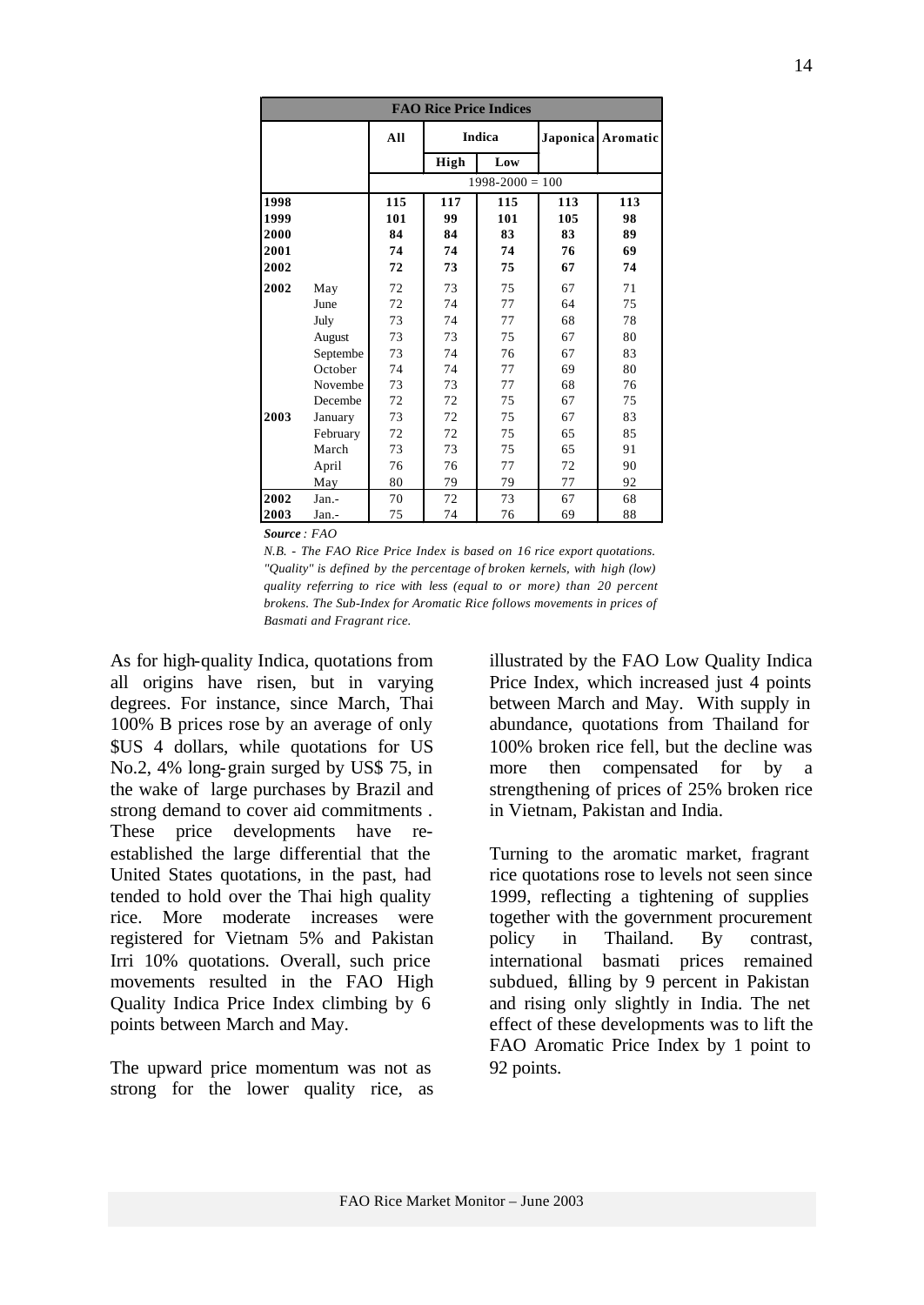|               | <b>EXPORT PRICES FOR RICE</b> |                            |            |             |              |                     |            |                           |                                    |                             |                          |
|---------------|-------------------------------|----------------------------|------------|-------------|--------------|---------------------|------------|---------------------------|------------------------------------|-----------------------------|--------------------------|
|               | Thai<br>100% B<br>1/          | U.S. 2/4%<br>Long<br>grain | Viet<br>5% | Thai<br>25% | India<br>25% | Viet<br>25%         | Pak<br>25% | Thai<br>A1<br>Super<br>21 | U.S. 2/4%<br>Medium<br>Grain<br>3/ | Pak<br><b>Basmati</b><br>4/ | Thai<br>Fragrant<br>100% |
|               |                               |                            |            |             |              | US \$/tonne, f.o.b. |            |                           |                                    |                             |                          |
| 1998          | 315                           | 413                        | 288        | 258         | 243          | 255                 | 241        | 215                       | 412                                | 492                         | 460                      |
| 1999          | 253                           | 333                        | 228        | 215         | 237          | 204                 | 206        | 192                       | 405                                | 486                         | 397                      |
| 2000          | 207                           | 271                        | 183        | 172         | 232          | 159                 | 163        | 143                       | 289                                | 418                         | 428                      |
| 2001          | 177                           | 264                        | 166        | 153         | 185          | 148                 | 148        | 135                       | 256                                | 332                         | 275                      |
| 2002          | 197                           | 207                        | 187        | 171         | 135          | 168                 | 159        | 151                       | 219                                | 366                         | 306                      |
| 2002          |                               |                            |            |             |              |                     |            |                           |                                    |                             |                          |
| May           | 204                           | 201                        | 191        | 174         | 132          | 173                 | 163        | 149                       | 206                                | 362                         | 285                      |
| June          | 210                           | 202                        | 191        | 178         | 133          | 168                 | 175        | 152                       | 208                                | 371                         | 326                      |
| July          | 204                           | 203                        | 191        | 177         | 135          | 166                 | 174        | 154                       | 231                                | 377                         | 362                      |
| August        | 195                           | 210                        | 191        | 170         | 137          | 168                 | 166        | 149                       | 231                                | 390                         | 344                      |
| September     | 191                           | 215                        | 191        | 170         | 138          | 171                 | 160        | 152                       | 213                                | 396                         | 353                      |
| October       | 193                           | 215                        | 186        | 174         | 138          | 170                 | 165        | 161                       | 231                                | 397                         | 325                      |
| November      | 190                           | 215                        | 188        | 171         | 143          | 172                 | 156        | 157                       | 221                                | 348                         | 313                      |
| December      | 190                           | 215                        | 188        | 171         | 143          | 172                 | 156        | 157                       | 221                                | 348                         | 313                      |
| 2003          |                               |                            |            |             |              |                     |            |                           |                                    |                             |                          |
| January       | 203                           | 204                        | 172        | 177         | 150          | 161                 | 156        | 151                       | 213                                | 369                         | 337                      |
| February      | 201                           | 200                        | 171        | 176         | 150          | 161                 | 160        | 149                       | 197                                | 369                         | 355                      |
| March         | 198                           | 212                        | 173        | 172         | 150          | 162                 | 162        | 144                       | 204                                | 369                         | 438                      |
| April         | 198                           | 251                        | 175        | 171         | 155          | 163                 | 175        | 140                       | 249                                | 336                         | 442                      |
| May           | 202                           | 287                        | 185        | 173         | 161          | 168                 | 178        | 143                       | 284                                | 336                         | 460                      |
| 2002 Jan.-May | 199                           | 203                        | 185        | 169         | 142          | 168                 | 152        | 148                       | 215                                | 355                         | 269                      |
| 2003 Jan.-May | 200                           | 231                        | 175        | 174         | 153          | 163                 | 166        | 145                       | 229                                | 356                         | 406                      |

**Sources**: Jackson Son & Co. (London) Ltd. and other public sources.

1/ White rice, 100% second grade, f.o.b. Bangkok. 2/ White brokens rice. 3/ F.A.S. basis. 4/ Basmati ordinary, f.o.b. Karachi.

Tentatively, prospects for international rice prices over the coming months remain positive, since supplies available for export have come under pressure in the face of resurgence in international demand, particularly by Brazil and some countries in Africa. However, beyond this period, the price outlook will be influenced by the

status of paddy crops in Northern Hemisphere countries. However, given the limited supply available in stocks worldwide, the impact of any news reporting adverse paddy growing conditions would have a particularly strong effect on international rice quotations.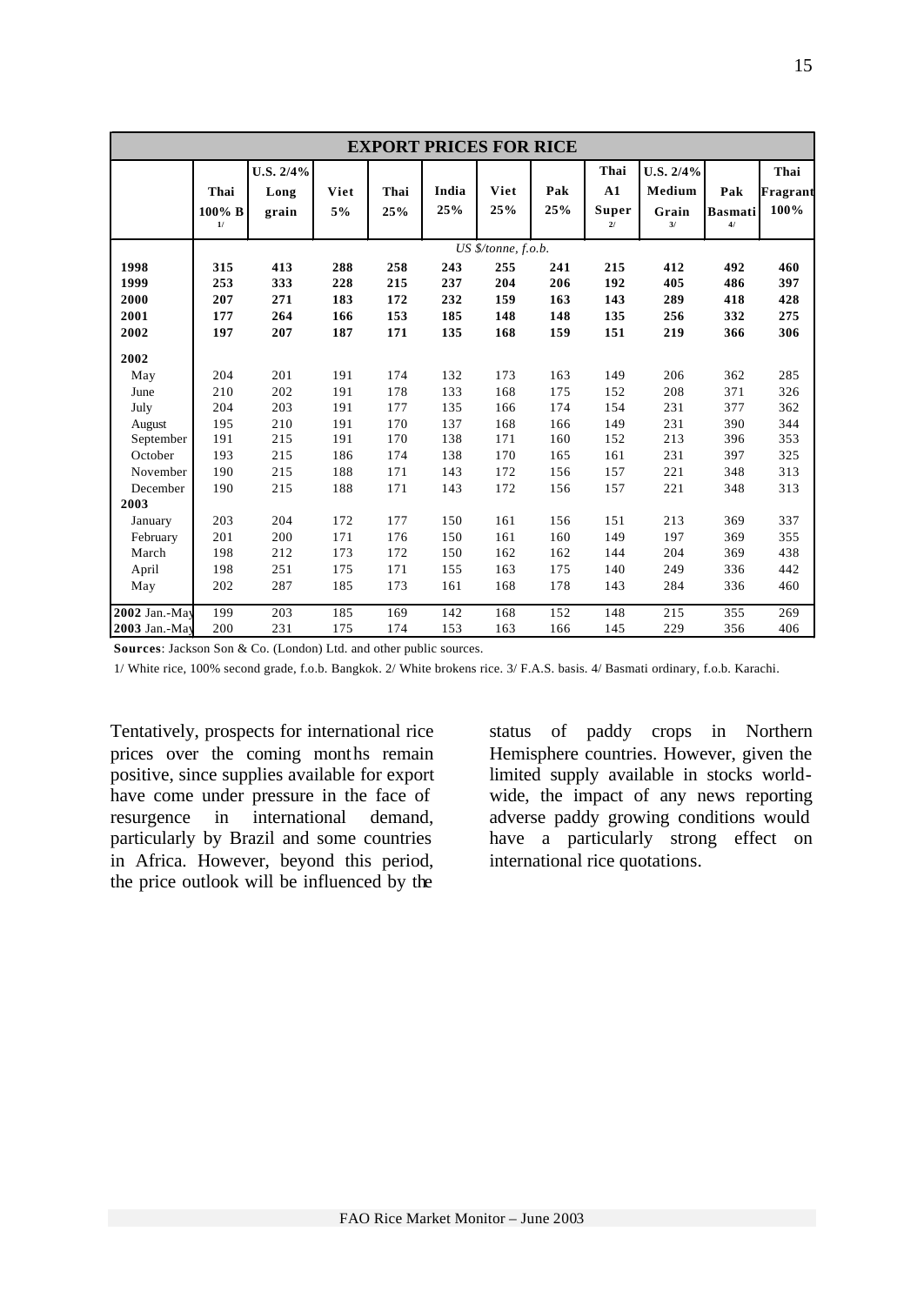| 2001<br>2001<br>2002<br>2002<br>2003<br>(estimated)<br>(forecast)<br>(estimated)<br>million tonnes<br>million tonnes, milled<br><b>WORLD</b><br>598.6<br>578.7<br>592.5<br><b>WORLD</b><br>24.1<br>28.1<br>572.2<br>553.0<br>568.2<br>20.2<br>Developing countries<br>Developing countries<br>24.1<br>Developed countries<br>26.4<br>25.7<br>24.2<br>Developed countries<br>3.8<br>4.0<br><b>ASIA</b><br>544.4<br>524.4<br>539.4<br><b>ASIA</b><br>10.9<br>14.2<br>Bangladesh<br>36.4<br>39.5<br>39.6<br>Bangladesh<br>0.4<br>0.5<br>Cambodia<br>4.1<br>3.7<br>4.1<br>China 1/<br>0.4<br>0.3<br>$China$ $1/$<br>179.3<br>176.5<br>172.7<br>Indonesia<br>3.5<br>1.5<br>India<br>139.6<br>130.0<br>115.4<br>Iran, Islamic Rep. of<br>0.8<br>1.0<br>50.5<br>51.4<br>51.4<br>0.6<br>Indonesia<br>Japan<br>0.7<br>2.8<br>Iran, Islamic Rep. of<br>2.0<br>2.7<br>Malaysia<br>0.5<br>0.6<br>10.9<br>0.8<br>Japan<br>11.3<br>11.1<br>Philippines<br>1.3<br>Korea Rep. of<br>7.5<br>6.7<br>6.8<br>0.8<br>0.8<br>Saudi Arabia<br>21.9<br>22.8<br>23.5<br>Myanmar<br>Sri Lanka<br>0.1<br>0.1<br>Pakistan<br>5.8<br>6.3<br>7.1<br>Philippines<br>13.2<br>13.5<br>13.1<br><b>AFRICA</b><br>7.8<br>8.4<br>Sri Lanka<br>2.7<br>2.9<br>2.9<br>Côte d'Ivoire<br>1.1<br>1.0<br>Thailand<br>26.5<br>25.9<br>27.0<br>Nigeria<br>1.7<br>1.8<br>Viet Nam<br>32.0<br>34.1<br>34.2<br>Senegal<br>0.7<br>0.7<br>South Africa<br>0.5<br>0.6<br><b>AFRICA</b><br>17.9<br>18.2<br>17.3<br><b>SOUTH AMERICA</b><br>1.0<br>0.8<br>0.7<br><b>Brazil</b><br>0.6<br>North Africa<br>5.3<br>6.1<br>6.0<br>5.2<br>6.0<br>Egypt<br>6.0<br>Peru<br>0.1<br>0.0<br><b>NORTH &amp; C. AMERIC.</b><br>Sub-Saharan Africa<br>11.9<br>12.2<br>12.0<br>2.3<br>2.6<br>Western Africa<br>7.6<br>7.5<br>7.6<br>0.5<br>Mexico<br>0.5<br>Côte d'Ivoire<br>1.1<br>0.8<br>0.8<br>Guinea<br>0.8<br>0.8<br>0.9<br><b>EUROPE</b><br>1.7<br>1.6<br>Mali<br>0.9<br>0.9<br>0.9<br>$EC$ 2/<br>0.7<br>0.7<br>3.3<br>3.4<br>3.5<br>Nigeria<br>Central Africa<br>0.4<br>0.4<br>0.4<br><b>OCEANIA</b><br>0.4<br>0.4<br>Eastern Africa<br>1.1<br>1.0<br>1.0<br>0.8<br>0.8<br>0.8<br>Tanzania<br>Southern Africa<br>2.9<br>3.0<br>3.1<br>2.7<br>2.7<br>2.8<br>Madagascar<br>0.2<br>0.2<br>0.2<br>Mozambique<br><b>WORLD EXPORTS OF RICE</b><br><b>CENTRAL AMERICA</b><br>2.3<br>2.3<br>2.4<br>0.2<br>0.2<br>0.3<br>Mexico<br>2001<br>2002<br>(estimated)<br><b>SOUTH AMERICA</b><br>19.9<br>19.8<br>19.7<br>million tonnes, milled<br>0.9<br>0.7<br>0.8<br>Argentina<br><b>Brazil</b><br>10.6<br>10.4<br>10.6<br>Colombia<br>2.3<br>2.4<br>2.4<br><b>WORLD</b><br>24.1<br>28.1<br>20.2<br>23.9<br>Developing countries<br>Developed countries<br>4.0<br>4.2<br><b>NORTH AMERICA</b><br>9.8<br>9.6<br>9.0<br>United States<br>9.8<br>9.6<br>9.0<br><b>ASIA</b><br>18.5<br>22.5<br>China $1/$<br>2.0<br>2.1<br><b>EUROPE</b><br>3.2<br>3.2<br>3.3<br>$EC$ 2/<br>2.6<br>2.7<br>India<br>1.9<br>2.6<br>6.6<br>Myanmar<br>0.7<br>1.0<br>Pakistan<br>2.3<br>1.6<br><b>OCEANIA</b><br>1.8<br>1.3<br>0.4<br>Australia<br>1.8<br>0.4<br>Thailand<br>1.3<br>7.5<br>7.3<br>Viet Nam | WORLD PADDY PRODUCTION |  |  | WORLD IMPORTS OF RICE |     |                           |  |  |
|----------------------------------------------------------------------------------------------------------------------------------------------------------------------------------------------------------------------------------------------------------------------------------------------------------------------------------------------------------------------------------------------------------------------------------------------------------------------------------------------------------------------------------------------------------------------------------------------------------------------------------------------------------------------------------------------------------------------------------------------------------------------------------------------------------------------------------------------------------------------------------------------------------------------------------------------------------------------------------------------------------------------------------------------------------------------------------------------------------------------------------------------------------------------------------------------------------------------------------------------------------------------------------------------------------------------------------------------------------------------------------------------------------------------------------------------------------------------------------------------------------------------------------------------------------------------------------------------------------------------------------------------------------------------------------------------------------------------------------------------------------------------------------------------------------------------------------------------------------------------------------------------------------------------------------------------------------------------------------------------------------------------------------------------------------------------------------------------------------------------------------------------------------------------------------------------------------------------------------------------------------------------------------------------------------------------------------------------------------------------------------------------------------------------------------------------------------------------------------------------------------------------------------------------------------------------------------------------------------------------------------------------------------------------------------------------------------------------------------------------------------------------------------------------------------------------------------------------------------------------------------------------------------------------------------------------------------------------------------------------------------------------------------------------------------------------------------------------------------|------------------------|--|--|-----------------------|-----|---------------------------|--|--|
|                                                                                                                                                                                                                                                                                                                                                                                                                                                                                                                                                                                                                                                                                                                                                                                                                                                                                                                                                                                                                                                                                                                                                                                                                                                                                                                                                                                                                                                                                                                                                                                                                                                                                                                                                                                                                                                                                                                                                                                                                                                                                                                                                                                                                                                                                                                                                                                                                                                                                                                                                                                                                                                                                                                                                                                                                                                                                                                                                                                                                                                                                                          |                        |  |  |                       |     | $2003^{3/}$<br>(forecast) |  |  |
|                                                                                                                                                                                                                                                                                                                                                                                                                                                                                                                                                                                                                                                                                                                                                                                                                                                                                                                                                                                                                                                                                                                                                                                                                                                                                                                                                                                                                                                                                                                                                                                                                                                                                                                                                                                                                                                                                                                                                                                                                                                                                                                                                                                                                                                                                                                                                                                                                                                                                                                                                                                                                                                                                                                                                                                                                                                                                                                                                                                                                                                                                                          |                        |  |  |                       |     |                           |  |  |
|                                                                                                                                                                                                                                                                                                                                                                                                                                                                                                                                                                                                                                                                                                                                                                                                                                                                                                                                                                                                                                                                                                                                                                                                                                                                                                                                                                                                                                                                                                                                                                                                                                                                                                                                                                                                                                                                                                                                                                                                                                                                                                                                                                                                                                                                                                                                                                                                                                                                                                                                                                                                                                                                                                                                                                                                                                                                                                                                                                                                                                                                                                          |                        |  |  |                       |     | 27.1                      |  |  |
|                                                                                                                                                                                                                                                                                                                                                                                                                                                                                                                                                                                                                                                                                                                                                                                                                                                                                                                                                                                                                                                                                                                                                                                                                                                                                                                                                                                                                                                                                                                                                                                                                                                                                                                                                                                                                                                                                                                                                                                                                                                                                                                                                                                                                                                                                                                                                                                                                                                                                                                                                                                                                                                                                                                                                                                                                                                                                                                                                                                                                                                                                                          |                        |  |  |                       |     | 23.2                      |  |  |
|                                                                                                                                                                                                                                                                                                                                                                                                                                                                                                                                                                                                                                                                                                                                                                                                                                                                                                                                                                                                                                                                                                                                                                                                                                                                                                                                                                                                                                                                                                                                                                                                                                                                                                                                                                                                                                                                                                                                                                                                                                                                                                                                                                                                                                                                                                                                                                                                                                                                                                                                                                                                                                                                                                                                                                                                                                                                                                                                                                                                                                                                                                          |                        |  |  |                       |     | 4.0                       |  |  |
|                                                                                                                                                                                                                                                                                                                                                                                                                                                                                                                                                                                                                                                                                                                                                                                                                                                                                                                                                                                                                                                                                                                                                                                                                                                                                                                                                                                                                                                                                                                                                                                                                                                                                                                                                                                                                                                                                                                                                                                                                                                                                                                                                                                                                                                                                                                                                                                                                                                                                                                                                                                                                                                                                                                                                                                                                                                                                                                                                                                                                                                                                                          |                        |  |  |                       |     | 13.3                      |  |  |
|                                                                                                                                                                                                                                                                                                                                                                                                                                                                                                                                                                                                                                                                                                                                                                                                                                                                                                                                                                                                                                                                                                                                                                                                                                                                                                                                                                                                                                                                                                                                                                                                                                                                                                                                                                                                                                                                                                                                                                                                                                                                                                                                                                                                                                                                                                                                                                                                                                                                                                                                                                                                                                                                                                                                                                                                                                                                                                                                                                                                                                                                                                          |                        |  |  |                       |     | 0.5                       |  |  |
|                                                                                                                                                                                                                                                                                                                                                                                                                                                                                                                                                                                                                                                                                                                                                                                                                                                                                                                                                                                                                                                                                                                                                                                                                                                                                                                                                                                                                                                                                                                                                                                                                                                                                                                                                                                                                                                                                                                                                                                                                                                                                                                                                                                                                                                                                                                                                                                                                                                                                                                                                                                                                                                                                                                                                                                                                                                                                                                                                                                                                                                                                                          |                        |  |  |                       |     | 0.4                       |  |  |
|                                                                                                                                                                                                                                                                                                                                                                                                                                                                                                                                                                                                                                                                                                                                                                                                                                                                                                                                                                                                                                                                                                                                                                                                                                                                                                                                                                                                                                                                                                                                                                                                                                                                                                                                                                                                                                                                                                                                                                                                                                                                                                                                                                                                                                                                                                                                                                                                                                                                                                                                                                                                                                                                                                                                                                                                                                                                                                                                                                                                                                                                                                          |                        |  |  |                       |     | 3.4                       |  |  |
|                                                                                                                                                                                                                                                                                                                                                                                                                                                                                                                                                                                                                                                                                                                                                                                                                                                                                                                                                                                                                                                                                                                                                                                                                                                                                                                                                                                                                                                                                                                                                                                                                                                                                                                                                                                                                                                                                                                                                                                                                                                                                                                                                                                                                                                                                                                                                                                                                                                                                                                                                                                                                                                                                                                                                                                                                                                                                                                                                                                                                                                                                                          |                        |  |  |                       |     | 0.7                       |  |  |
|                                                                                                                                                                                                                                                                                                                                                                                                                                                                                                                                                                                                                                                                                                                                                                                                                                                                                                                                                                                                                                                                                                                                                                                                                                                                                                                                                                                                                                                                                                                                                                                                                                                                                                                                                                                                                                                                                                                                                                                                                                                                                                                                                                                                                                                                                                                                                                                                                                                                                                                                                                                                                                                                                                                                                                                                                                                                                                                                                                                                                                                                                                          |                        |  |  |                       |     | 0.7                       |  |  |
|                                                                                                                                                                                                                                                                                                                                                                                                                                                                                                                                                                                                                                                                                                                                                                                                                                                                                                                                                                                                                                                                                                                                                                                                                                                                                                                                                                                                                                                                                                                                                                                                                                                                                                                                                                                                                                                                                                                                                                                                                                                                                                                                                                                                                                                                                                                                                                                                                                                                                                                                                                                                                                                                                                                                                                                                                                                                                                                                                                                                                                                                                                          |                        |  |  |                       |     | 0.5                       |  |  |
|                                                                                                                                                                                                                                                                                                                                                                                                                                                                                                                                                                                                                                                                                                                                                                                                                                                                                                                                                                                                                                                                                                                                                                                                                                                                                                                                                                                                                                                                                                                                                                                                                                                                                                                                                                                                                                                                                                                                                                                                                                                                                                                                                                                                                                                                                                                                                                                                                                                                                                                                                                                                                                                                                                                                                                                                                                                                                                                                                                                                                                                                                                          |                        |  |  |                       |     | 1.1                       |  |  |
|                                                                                                                                                                                                                                                                                                                                                                                                                                                                                                                                                                                                                                                                                                                                                                                                                                                                                                                                                                                                                                                                                                                                                                                                                                                                                                                                                                                                                                                                                                                                                                                                                                                                                                                                                                                                                                                                                                                                                                                                                                                                                                                                                                                                                                                                                                                                                                                                                                                                                                                                                                                                                                                                                                                                                                                                                                                                                                                                                                                                                                                                                                          |                        |  |  |                       |     | 0.8                       |  |  |
|                                                                                                                                                                                                                                                                                                                                                                                                                                                                                                                                                                                                                                                                                                                                                                                                                                                                                                                                                                                                                                                                                                                                                                                                                                                                                                                                                                                                                                                                                                                                                                                                                                                                                                                                                                                                                                                                                                                                                                                                                                                                                                                                                                                                                                                                                                                                                                                                                                                                                                                                                                                                                                                                                                                                                                                                                                                                                                                                                                                                                                                                                                          |                        |  |  |                       |     | 0.1                       |  |  |
|                                                                                                                                                                                                                                                                                                                                                                                                                                                                                                                                                                                                                                                                                                                                                                                                                                                                                                                                                                                                                                                                                                                                                                                                                                                                                                                                                                                                                                                                                                                                                                                                                                                                                                                                                                                                                                                                                                                                                                                                                                                                                                                                                                                                                                                                                                                                                                                                                                                                                                                                                                                                                                                                                                                                                                                                                                                                                                                                                                                                                                                                                                          |                        |  |  |                       |     |                           |  |  |
|                                                                                                                                                                                                                                                                                                                                                                                                                                                                                                                                                                                                                                                                                                                                                                                                                                                                                                                                                                                                                                                                                                                                                                                                                                                                                                                                                                                                                                                                                                                                                                                                                                                                                                                                                                                                                                                                                                                                                                                                                                                                                                                                                                                                                                                                                                                                                                                                                                                                                                                                                                                                                                                                                                                                                                                                                                                                                                                                                                                                                                                                                                          |                        |  |  |                       |     | 7.8                       |  |  |
|                                                                                                                                                                                                                                                                                                                                                                                                                                                                                                                                                                                                                                                                                                                                                                                                                                                                                                                                                                                                                                                                                                                                                                                                                                                                                                                                                                                                                                                                                                                                                                                                                                                                                                                                                                                                                                                                                                                                                                                                                                                                                                                                                                                                                                                                                                                                                                                                                                                                                                                                                                                                                                                                                                                                                                                                                                                                                                                                                                                                                                                                                                          |                        |  |  |                       |     | 0.9                       |  |  |
|                                                                                                                                                                                                                                                                                                                                                                                                                                                                                                                                                                                                                                                                                                                                                                                                                                                                                                                                                                                                                                                                                                                                                                                                                                                                                                                                                                                                                                                                                                                                                                                                                                                                                                                                                                                                                                                                                                                                                                                                                                                                                                                                                                                                                                                                                                                                                                                                                                                                                                                                                                                                                                                                                                                                                                                                                                                                                                                                                                                                                                                                                                          |                        |  |  |                       |     | 1.7                       |  |  |
|                                                                                                                                                                                                                                                                                                                                                                                                                                                                                                                                                                                                                                                                                                                                                                                                                                                                                                                                                                                                                                                                                                                                                                                                                                                                                                                                                                                                                                                                                                                                                                                                                                                                                                                                                                                                                                                                                                                                                                                                                                                                                                                                                                                                                                                                                                                                                                                                                                                                                                                                                                                                                                                                                                                                                                                                                                                                                                                                                                                                                                                                                                          |                        |  |  |                       |     | 0.7                       |  |  |
|                                                                                                                                                                                                                                                                                                                                                                                                                                                                                                                                                                                                                                                                                                                                                                                                                                                                                                                                                                                                                                                                                                                                                                                                                                                                                                                                                                                                                                                                                                                                                                                                                                                                                                                                                                                                                                                                                                                                                                                                                                                                                                                                                                                                                                                                                                                                                                                                                                                                                                                                                                                                                                                                                                                                                                                                                                                                                                                                                                                                                                                                                                          |                        |  |  |                       |     | 0.6                       |  |  |
|                                                                                                                                                                                                                                                                                                                                                                                                                                                                                                                                                                                                                                                                                                                                                                                                                                                                                                                                                                                                                                                                                                                                                                                                                                                                                                                                                                                                                                                                                                                                                                                                                                                                                                                                                                                                                                                                                                                                                                                                                                                                                                                                                                                                                                                                                                                                                                                                                                                                                                                                                                                                                                                                                                                                                                                                                                                                                                                                                                                                                                                                                                          |                        |  |  |                       |     |                           |  |  |
|                                                                                                                                                                                                                                                                                                                                                                                                                                                                                                                                                                                                                                                                                                                                                                                                                                                                                                                                                                                                                                                                                                                                                                                                                                                                                                                                                                                                                                                                                                                                                                                                                                                                                                                                                                                                                                                                                                                                                                                                                                                                                                                                                                                                                                                                                                                                                                                                                                                                                                                                                                                                                                                                                                                                                                                                                                                                                                                                                                                                                                                                                                          |                        |  |  |                       |     | 1.4                       |  |  |
|                                                                                                                                                                                                                                                                                                                                                                                                                                                                                                                                                                                                                                                                                                                                                                                                                                                                                                                                                                                                                                                                                                                                                                                                                                                                                                                                                                                                                                                                                                                                                                                                                                                                                                                                                                                                                                                                                                                                                                                                                                                                                                                                                                                                                                                                                                                                                                                                                                                                                                                                                                                                                                                                                                                                                                                                                                                                                                                                                                                                                                                                                                          |                        |  |  |                       |     | 1.1                       |  |  |
|                                                                                                                                                                                                                                                                                                                                                                                                                                                                                                                                                                                                                                                                                                                                                                                                                                                                                                                                                                                                                                                                                                                                                                                                                                                                                                                                                                                                                                                                                                                                                                                                                                                                                                                                                                                                                                                                                                                                                                                                                                                                                                                                                                                                                                                                                                                                                                                                                                                                                                                                                                                                                                                                                                                                                                                                                                                                                                                                                                                                                                                                                                          |                        |  |  |                       |     | 0.0                       |  |  |
|                                                                                                                                                                                                                                                                                                                                                                                                                                                                                                                                                                                                                                                                                                                                                                                                                                                                                                                                                                                                                                                                                                                                                                                                                                                                                                                                                                                                                                                                                                                                                                                                                                                                                                                                                                                                                                                                                                                                                                                                                                                                                                                                                                                                                                                                                                                                                                                                                                                                                                                                                                                                                                                                                                                                                                                                                                                                                                                                                                                                                                                                                                          |                        |  |  |                       |     | 2.6<br>0.6                |  |  |
|                                                                                                                                                                                                                                                                                                                                                                                                                                                                                                                                                                                                                                                                                                                                                                                                                                                                                                                                                                                                                                                                                                                                                                                                                                                                                                                                                                                                                                                                                                                                                                                                                                                                                                                                                                                                                                                                                                                                                                                                                                                                                                                                                                                                                                                                                                                                                                                                                                                                                                                                                                                                                                                                                                                                                                                                                                                                                                                                                                                                                                                                                                          |                        |  |  |                       |     |                           |  |  |
|                                                                                                                                                                                                                                                                                                                                                                                                                                                                                                                                                                                                                                                                                                                                                                                                                                                                                                                                                                                                                                                                                                                                                                                                                                                                                                                                                                                                                                                                                                                                                                                                                                                                                                                                                                                                                                                                                                                                                                                                                                                                                                                                                                                                                                                                                                                                                                                                                                                                                                                                                                                                                                                                                                                                                                                                                                                                                                                                                                                                                                                                                                          |                        |  |  |                       |     | 1.6                       |  |  |
|                                                                                                                                                                                                                                                                                                                                                                                                                                                                                                                                                                                                                                                                                                                                                                                                                                                                                                                                                                                                                                                                                                                                                                                                                                                                                                                                                                                                                                                                                                                                                                                                                                                                                                                                                                                                                                                                                                                                                                                                                                                                                                                                                                                                                                                                                                                                                                                                                                                                                                                                                                                                                                                                                                                                                                                                                                                                                                                                                                                                                                                                                                          |                        |  |  |                       |     | 0.7                       |  |  |
|                                                                                                                                                                                                                                                                                                                                                                                                                                                                                                                                                                                                                                                                                                                                                                                                                                                                                                                                                                                                                                                                                                                                                                                                                                                                                                                                                                                                                                                                                                                                                                                                                                                                                                                                                                                                                                                                                                                                                                                                                                                                                                                                                                                                                                                                                                                                                                                                                                                                                                                                                                                                                                                                                                                                                                                                                                                                                                                                                                                                                                                                                                          |                        |  |  |                       |     |                           |  |  |
|                                                                                                                                                                                                                                                                                                                                                                                                                                                                                                                                                                                                                                                                                                                                                                                                                                                                                                                                                                                                                                                                                                                                                                                                                                                                                                                                                                                                                                                                                                                                                                                                                                                                                                                                                                                                                                                                                                                                                                                                                                                                                                                                                                                                                                                                                                                                                                                                                                                                                                                                                                                                                                                                                                                                                                                                                                                                                                                                                                                                                                                                                                          |                        |  |  |                       |     | 0.4                       |  |  |
|                                                                                                                                                                                                                                                                                                                                                                                                                                                                                                                                                                                                                                                                                                                                                                                                                                                                                                                                                                                                                                                                                                                                                                                                                                                                                                                                                                                                                                                                                                                                                                                                                                                                                                                                                                                                                                                                                                                                                                                                                                                                                                                                                                                                                                                                                                                                                                                                                                                                                                                                                                                                                                                                                                                                                                                                                                                                                                                                                                                                                                                                                                          |                        |  |  |                       |     |                           |  |  |
|                                                                                                                                                                                                                                                                                                                                                                                                                                                                                                                                                                                                                                                                                                                                                                                                                                                                                                                                                                                                                                                                                                                                                                                                                                                                                                                                                                                                                                                                                                                                                                                                                                                                                                                                                                                                                                                                                                                                                                                                                                                                                                                                                                                                                                                                                                                                                                                                                                                                                                                                                                                                                                                                                                                                                                                                                                                                                                                                                                                                                                                                                                          |                        |  |  |                       |     |                           |  |  |
|                                                                                                                                                                                                                                                                                                                                                                                                                                                                                                                                                                                                                                                                                                                                                                                                                                                                                                                                                                                                                                                                                                                                                                                                                                                                                                                                                                                                                                                                                                                                                                                                                                                                                                                                                                                                                                                                                                                                                                                                                                                                                                                                                                                                                                                                                                                                                                                                                                                                                                                                                                                                                                                                                                                                                                                                                                                                                                                                                                                                                                                                                                          |                        |  |  |                       |     |                           |  |  |
|                                                                                                                                                                                                                                                                                                                                                                                                                                                                                                                                                                                                                                                                                                                                                                                                                                                                                                                                                                                                                                                                                                                                                                                                                                                                                                                                                                                                                                                                                                                                                                                                                                                                                                                                                                                                                                                                                                                                                                                                                                                                                                                                                                                                                                                                                                                                                                                                                                                                                                                                                                                                                                                                                                                                                                                                                                                                                                                                                                                                                                                                                                          |                        |  |  |                       |     |                           |  |  |
|                                                                                                                                                                                                                                                                                                                                                                                                                                                                                                                                                                                                                                                                                                                                                                                                                                                                                                                                                                                                                                                                                                                                                                                                                                                                                                                                                                                                                                                                                                                                                                                                                                                                                                                                                                                                                                                                                                                                                                                                                                                                                                                                                                                                                                                                                                                                                                                                                                                                                                                                                                                                                                                                                                                                                                                                                                                                                                                                                                                                                                                                                                          |                        |  |  |                       |     |                           |  |  |
|                                                                                                                                                                                                                                                                                                                                                                                                                                                                                                                                                                                                                                                                                                                                                                                                                                                                                                                                                                                                                                                                                                                                                                                                                                                                                                                                                                                                                                                                                                                                                                                                                                                                                                                                                                                                                                                                                                                                                                                                                                                                                                                                                                                                                                                                                                                                                                                                                                                                                                                                                                                                                                                                                                                                                                                                                                                                                                                                                                                                                                                                                                          |                        |  |  |                       |     |                           |  |  |
|                                                                                                                                                                                                                                                                                                                                                                                                                                                                                                                                                                                                                                                                                                                                                                                                                                                                                                                                                                                                                                                                                                                                                                                                                                                                                                                                                                                                                                                                                                                                                                                                                                                                                                                                                                                                                                                                                                                                                                                                                                                                                                                                                                                                                                                                                                                                                                                                                                                                                                                                                                                                                                                                                                                                                                                                                                                                                                                                                                                                                                                                                                          |                        |  |  |                       |     | $2003^{3/}$               |  |  |
|                                                                                                                                                                                                                                                                                                                                                                                                                                                                                                                                                                                                                                                                                                                                                                                                                                                                                                                                                                                                                                                                                                                                                                                                                                                                                                                                                                                                                                                                                                                                                                                                                                                                                                                                                                                                                                                                                                                                                                                                                                                                                                                                                                                                                                                                                                                                                                                                                                                                                                                                                                                                                                                                                                                                                                                                                                                                                                                                                                                                                                                                                                          |                        |  |  |                       |     | (forecast)                |  |  |
|                                                                                                                                                                                                                                                                                                                                                                                                                                                                                                                                                                                                                                                                                                                                                                                                                                                                                                                                                                                                                                                                                                                                                                                                                                                                                                                                                                                                                                                                                                                                                                                                                                                                                                                                                                                                                                                                                                                                                                                                                                                                                                                                                                                                                                                                                                                                                                                                                                                                                                                                                                                                                                                                                                                                                                                                                                                                                                                                                                                                                                                                                                          |                        |  |  |                       |     |                           |  |  |
|                                                                                                                                                                                                                                                                                                                                                                                                                                                                                                                                                                                                                                                                                                                                                                                                                                                                                                                                                                                                                                                                                                                                                                                                                                                                                                                                                                                                                                                                                                                                                                                                                                                                                                                                                                                                                                                                                                                                                                                                                                                                                                                                                                                                                                                                                                                                                                                                                                                                                                                                                                                                                                                                                                                                                                                                                                                                                                                                                                                                                                                                                                          |                        |  |  |                       |     |                           |  |  |
|                                                                                                                                                                                                                                                                                                                                                                                                                                                                                                                                                                                                                                                                                                                                                                                                                                                                                                                                                                                                                                                                                                                                                                                                                                                                                                                                                                                                                                                                                                                                                                                                                                                                                                                                                                                                                                                                                                                                                                                                                                                                                                                                                                                                                                                                                                                                                                                                                                                                                                                                                                                                                                                                                                                                                                                                                                                                                                                                                                                                                                                                                                          |                        |  |  |                       |     | 27.1                      |  |  |
|                                                                                                                                                                                                                                                                                                                                                                                                                                                                                                                                                                                                                                                                                                                                                                                                                                                                                                                                                                                                                                                                                                                                                                                                                                                                                                                                                                                                                                                                                                                                                                                                                                                                                                                                                                                                                                                                                                                                                                                                                                                                                                                                                                                                                                                                                                                                                                                                                                                                                                                                                                                                                                                                                                                                                                                                                                                                                                                                                                                                                                                                                                          |                        |  |  |                       |     | 22.5                      |  |  |
|                                                                                                                                                                                                                                                                                                                                                                                                                                                                                                                                                                                                                                                                                                                                                                                                                                                                                                                                                                                                                                                                                                                                                                                                                                                                                                                                                                                                                                                                                                                                                                                                                                                                                                                                                                                                                                                                                                                                                                                                                                                                                                                                                                                                                                                                                                                                                                                                                                                                                                                                                                                                                                                                                                                                                                                                                                                                                                                                                                                                                                                                                                          |                        |  |  |                       |     |                           |  |  |
|                                                                                                                                                                                                                                                                                                                                                                                                                                                                                                                                                                                                                                                                                                                                                                                                                                                                                                                                                                                                                                                                                                                                                                                                                                                                                                                                                                                                                                                                                                                                                                                                                                                                                                                                                                                                                                                                                                                                                                                                                                                                                                                                                                                                                                                                                                                                                                                                                                                                                                                                                                                                                                                                                                                                                                                                                                                                                                                                                                                                                                                                                                          |                        |  |  |                       |     | 4.6                       |  |  |
|                                                                                                                                                                                                                                                                                                                                                                                                                                                                                                                                                                                                                                                                                                                                                                                                                                                                                                                                                                                                                                                                                                                                                                                                                                                                                                                                                                                                                                                                                                                                                                                                                                                                                                                                                                                                                                                                                                                                                                                                                                                                                                                                                                                                                                                                                                                                                                                                                                                                                                                                                                                                                                                                                                                                                                                                                                                                                                                                                                                                                                                                                                          |                        |  |  |                       |     | 21.2                      |  |  |
|                                                                                                                                                                                                                                                                                                                                                                                                                                                                                                                                                                                                                                                                                                                                                                                                                                                                                                                                                                                                                                                                                                                                                                                                                                                                                                                                                                                                                                                                                                                                                                                                                                                                                                                                                                                                                                                                                                                                                                                                                                                                                                                                                                                                                                                                                                                                                                                                                                                                                                                                                                                                                                                                                                                                                                                                                                                                                                                                                                                                                                                                                                          |                        |  |  |                       |     | 2.1                       |  |  |
|                                                                                                                                                                                                                                                                                                                                                                                                                                                                                                                                                                                                                                                                                                                                                                                                                                                                                                                                                                                                                                                                                                                                                                                                                                                                                                                                                                                                                                                                                                                                                                                                                                                                                                                                                                                                                                                                                                                                                                                                                                                                                                                                                                                                                                                                                                                                                                                                                                                                                                                                                                                                                                                                                                                                                                                                                                                                                                                                                                                                                                                                                                          |                        |  |  |                       |     | 4.0                       |  |  |
|                                                                                                                                                                                                                                                                                                                                                                                                                                                                                                                                                                                                                                                                                                                                                                                                                                                                                                                                                                                                                                                                                                                                                                                                                                                                                                                                                                                                                                                                                                                                                                                                                                                                                                                                                                                                                                                                                                                                                                                                                                                                                                                                                                                                                                                                                                                                                                                                                                                                                                                                                                                                                                                                                                                                                                                                                                                                                                                                                                                                                                                                                                          |                        |  |  |                       |     | 1.1                       |  |  |
|                                                                                                                                                                                                                                                                                                                                                                                                                                                                                                                                                                                                                                                                                                                                                                                                                                                                                                                                                                                                                                                                                                                                                                                                                                                                                                                                                                                                                                                                                                                                                                                                                                                                                                                                                                                                                                                                                                                                                                                                                                                                                                                                                                                                                                                                                                                                                                                                                                                                                                                                                                                                                                                                                                                                                                                                                                                                                                                                                                                                                                                                                                          |                        |  |  |                       |     | 1.9                       |  |  |
|                                                                                                                                                                                                                                                                                                                                                                                                                                                                                                                                                                                                                                                                                                                                                                                                                                                                                                                                                                                                                                                                                                                                                                                                                                                                                                                                                                                                                                                                                                                                                                                                                                                                                                                                                                                                                                                                                                                                                                                                                                                                                                                                                                                                                                                                                                                                                                                                                                                                                                                                                                                                                                                                                                                                                                                                                                                                                                                                                                                                                                                                                                          |                        |  |  |                       |     | 7.5                       |  |  |
|                                                                                                                                                                                                                                                                                                                                                                                                                                                                                                                                                                                                                                                                                                                                                                                                                                                                                                                                                                                                                                                                                                                                                                                                                                                                                                                                                                                                                                                                                                                                                                                                                                                                                                                                                                                                                                                                                                                                                                                                                                                                                                                                                                                                                                                                                                                                                                                                                                                                                                                                                                                                                                                                                                                                                                                                                                                                                                                                                                                                                                                                                                          |                        |  |  | 3.5                   | 3.2 | 3.9                       |  |  |

#### $FOOTNOTES:$

| WORLD IMPORTS OF RICE |  |  |  |  |  |  |
|-----------------------|--|--|--|--|--|--|
|-----------------------|--|--|--|--|--|--|

| million tonnes<br>million tonnes, milled<br>598.6<br>578.7<br>592.5<br><b>WORLD</b><br>24.1<br>28.1<br>27.1<br>24.1<br>572.2<br>553.0<br>568.2<br>Developing countries<br>20.2<br>23.2<br>25.7<br>24.2<br>Developed countries<br>3.8<br>4.0<br>4.0<br>26.4<br>544.4<br>524.4<br>539.4<br><b>ASIA</b><br>14.2<br>10.9<br>13.3<br>39.5<br>39.6<br>0.5<br>36.4<br>Bangladesh<br>0.4<br>0.5<br>4.1<br>3.7<br>4.1<br>China 1/<br>0.4<br>0.4<br>0.3<br>172.7<br>3.5<br>179.3<br>176.5<br>Indonesia<br>3.4<br>1.5<br>115.4<br>130.0<br>0.7<br>139.6<br>Iran, Islamic Rep. of<br>0.8<br>1.0<br>50.5<br>51.4<br>0.7<br>51.4<br>0.6<br>0.7<br>Japan<br>2.0<br>2.7<br>2.8<br>0.5<br>Malaysia<br>0.5<br>0.6<br>11.3<br>11.1<br>10.9<br>Philippines<br>0.8<br>1.3<br>1.1<br>7.5<br>6.7<br>Saudi Arabia<br>6.8<br>0.8<br>0.8<br>0.8<br>23.5<br>21.9<br>22.8<br>Sri Lanka<br>0.1<br>0.1<br>0.1<br>5.8<br>6.3<br>7.1<br>13.1<br>13.2<br>13.5<br><b>AFRICA</b><br>7.8<br>8.4<br>7.8<br>2.7<br>2.9<br>2.9<br>Côte d'Ivoire<br>1.0<br>0.9<br>1.1<br>25.9<br>27.0<br>26.5<br>1.8<br>Nigeria<br>1.7<br>1.7<br>32.0<br>34.1<br>34.2<br>Senegal<br>0.7<br>0.7<br>0.7<br>South Africa<br>0.5<br>0.6<br>0.6<br>17.3<br>17.9<br>18.2<br><b>SOUTH AMERICA</b><br>0.8<br>1.0<br>1.4<br>0.7<br><b>Brazil</b><br>0.6<br>1.1<br>5.3<br>6.1<br>6.0<br>5.2<br>6.0<br>6.0<br>0.0<br>0.1<br>0.0<br>Peru<br>11.9<br><b>NORTH &amp; C. AMERIC.</b><br>12.0<br>12.2<br>2.6<br>2.6<br>2.3<br>7.6<br>7.5<br>7.6<br>Mexico<br>$0.5^{\circ}$<br>0.5<br>0.6<br>0.8<br>1.1<br>0.8<br>0.8<br>0.9<br>0.8<br>1.7<br><b>EUROPE</b><br>1.6<br>1.6<br>0.9<br>0.9<br>0.9<br>ЕC<br>0.7<br>0.7<br>0.7<br>2/<br>3.3<br>3.4<br>3.5<br>0.4<br>0.4<br>0.4<br><b>OCEANIA</b><br>0.4<br>0.4<br>0.4<br>1.0<br>1.0<br>1.1 | 2001 | 2002<br>(estimated) | 2003<br>(forecast) |  | 2001 | 2002<br>(estimated) | $2003^{3/}$<br>(forecast) |
|--------------------------------------------------------------------------------------------------------------------------------------------------------------------------------------------------------------------------------------------------------------------------------------------------------------------------------------------------------------------------------------------------------------------------------------------------------------------------------------------------------------------------------------------------------------------------------------------------------------------------------------------------------------------------------------------------------------------------------------------------------------------------------------------------------------------------------------------------------------------------------------------------------------------------------------------------------------------------------------------------------------------------------------------------------------------------------------------------------------------------------------------------------------------------------------------------------------------------------------------------------------------------------------------------------------------------------------------------------------------------------------------------------------------------------------------------------------------------------------------------------------------------------------------------------------------------------------------------------------------------------------------------------------------------------------------------------------------------------------------------------------|------|---------------------|--------------------|--|------|---------------------|---------------------------|
|                                                                                                                                                                                                                                                                                                                                                                                                                                                                                                                                                                                                                                                                                                                                                                                                                                                                                                                                                                                                                                                                                                                                                                                                                                                                                                                                                                                                                                                                                                                                                                                                                                                                                                                                                              |      |                     |                    |  |      |                     |                           |
|                                                                                                                                                                                                                                                                                                                                                                                                                                                                                                                                                                                                                                                                                                                                                                                                                                                                                                                                                                                                                                                                                                                                                                                                                                                                                                                                                                                                                                                                                                                                                                                                                                                                                                                                                              |      |                     |                    |  |      |                     |                           |
|                                                                                                                                                                                                                                                                                                                                                                                                                                                                                                                                                                                                                                                                                                                                                                                                                                                                                                                                                                                                                                                                                                                                                                                                                                                                                                                                                                                                                                                                                                                                                                                                                                                                                                                                                              |      |                     |                    |  |      |                     |                           |
|                                                                                                                                                                                                                                                                                                                                                                                                                                                                                                                                                                                                                                                                                                                                                                                                                                                                                                                                                                                                                                                                                                                                                                                                                                                                                                                                                                                                                                                                                                                                                                                                                                                                                                                                                              |      |                     |                    |  |      |                     |                           |
|                                                                                                                                                                                                                                                                                                                                                                                                                                                                                                                                                                                                                                                                                                                                                                                                                                                                                                                                                                                                                                                                                                                                                                                                                                                                                                                                                                                                                                                                                                                                                                                                                                                                                                                                                              |      |                     |                    |  |      |                     |                           |
|                                                                                                                                                                                                                                                                                                                                                                                                                                                                                                                                                                                                                                                                                                                                                                                                                                                                                                                                                                                                                                                                                                                                                                                                                                                                                                                                                                                                                                                                                                                                                                                                                                                                                                                                                              |      |                     |                    |  |      |                     |                           |
|                                                                                                                                                                                                                                                                                                                                                                                                                                                                                                                                                                                                                                                                                                                                                                                                                                                                                                                                                                                                                                                                                                                                                                                                                                                                                                                                                                                                                                                                                                                                                                                                                                                                                                                                                              |      |                     |                    |  |      |                     |                           |
|                                                                                                                                                                                                                                                                                                                                                                                                                                                                                                                                                                                                                                                                                                                                                                                                                                                                                                                                                                                                                                                                                                                                                                                                                                                                                                                                                                                                                                                                                                                                                                                                                                                                                                                                                              |      |                     |                    |  |      |                     |                           |
|                                                                                                                                                                                                                                                                                                                                                                                                                                                                                                                                                                                                                                                                                                                                                                                                                                                                                                                                                                                                                                                                                                                                                                                                                                                                                                                                                                                                                                                                                                                                                                                                                                                                                                                                                              |      |                     |                    |  |      |                     |                           |
|                                                                                                                                                                                                                                                                                                                                                                                                                                                                                                                                                                                                                                                                                                                                                                                                                                                                                                                                                                                                                                                                                                                                                                                                                                                                                                                                                                                                                                                                                                                                                                                                                                                                                                                                                              |      |                     |                    |  |      |                     |                           |
|                                                                                                                                                                                                                                                                                                                                                                                                                                                                                                                                                                                                                                                                                                                                                                                                                                                                                                                                                                                                                                                                                                                                                                                                                                                                                                                                                                                                                                                                                                                                                                                                                                                                                                                                                              |      |                     |                    |  |      |                     |                           |
|                                                                                                                                                                                                                                                                                                                                                                                                                                                                                                                                                                                                                                                                                                                                                                                                                                                                                                                                                                                                                                                                                                                                                                                                                                                                                                                                                                                                                                                                                                                                                                                                                                                                                                                                                              |      |                     |                    |  |      |                     |                           |
|                                                                                                                                                                                                                                                                                                                                                                                                                                                                                                                                                                                                                                                                                                                                                                                                                                                                                                                                                                                                                                                                                                                                                                                                                                                                                                                                                                                                                                                                                                                                                                                                                                                                                                                                                              |      |                     |                    |  |      |                     |                           |
|                                                                                                                                                                                                                                                                                                                                                                                                                                                                                                                                                                                                                                                                                                                                                                                                                                                                                                                                                                                                                                                                                                                                                                                                                                                                                                                                                                                                                                                                                                                                                                                                                                                                                                                                                              |      |                     |                    |  |      |                     |                           |
|                                                                                                                                                                                                                                                                                                                                                                                                                                                                                                                                                                                                                                                                                                                                                                                                                                                                                                                                                                                                                                                                                                                                                                                                                                                                                                                                                                                                                                                                                                                                                                                                                                                                                                                                                              |      |                     |                    |  |      |                     |                           |
|                                                                                                                                                                                                                                                                                                                                                                                                                                                                                                                                                                                                                                                                                                                                                                                                                                                                                                                                                                                                                                                                                                                                                                                                                                                                                                                                                                                                                                                                                                                                                                                                                                                                                                                                                              |      |                     |                    |  |      |                     |                           |
|                                                                                                                                                                                                                                                                                                                                                                                                                                                                                                                                                                                                                                                                                                                                                                                                                                                                                                                                                                                                                                                                                                                                                                                                                                                                                                                                                                                                                                                                                                                                                                                                                                                                                                                                                              |      |                     |                    |  |      |                     |                           |
|                                                                                                                                                                                                                                                                                                                                                                                                                                                                                                                                                                                                                                                                                                                                                                                                                                                                                                                                                                                                                                                                                                                                                                                                                                                                                                                                                                                                                                                                                                                                                                                                                                                                                                                                                              |      |                     |                    |  |      |                     |                           |
|                                                                                                                                                                                                                                                                                                                                                                                                                                                                                                                                                                                                                                                                                                                                                                                                                                                                                                                                                                                                                                                                                                                                                                                                                                                                                                                                                                                                                                                                                                                                                                                                                                                                                                                                                              |      |                     |                    |  |      |                     |                           |
|                                                                                                                                                                                                                                                                                                                                                                                                                                                                                                                                                                                                                                                                                                                                                                                                                                                                                                                                                                                                                                                                                                                                                                                                                                                                                                                                                                                                                                                                                                                                                                                                                                                                                                                                                              |      |                     |                    |  |      |                     |                           |
|                                                                                                                                                                                                                                                                                                                                                                                                                                                                                                                                                                                                                                                                                                                                                                                                                                                                                                                                                                                                                                                                                                                                                                                                                                                                                                                                                                                                                                                                                                                                                                                                                                                                                                                                                              |      |                     |                    |  |      |                     |                           |
|                                                                                                                                                                                                                                                                                                                                                                                                                                                                                                                                                                                                                                                                                                                                                                                                                                                                                                                                                                                                                                                                                                                                                                                                                                                                                                                                                                                                                                                                                                                                                                                                                                                                                                                                                              |      |                     |                    |  |      |                     |                           |
|                                                                                                                                                                                                                                                                                                                                                                                                                                                                                                                                                                                                                                                                                                                                                                                                                                                                                                                                                                                                                                                                                                                                                                                                                                                                                                                                                                                                                                                                                                                                                                                                                                                                                                                                                              |      |                     |                    |  |      |                     |                           |
|                                                                                                                                                                                                                                                                                                                                                                                                                                                                                                                                                                                                                                                                                                                                                                                                                                                                                                                                                                                                                                                                                                                                                                                                                                                                                                                                                                                                                                                                                                                                                                                                                                                                                                                                                              |      |                     |                    |  |      |                     |                           |
|                                                                                                                                                                                                                                                                                                                                                                                                                                                                                                                                                                                                                                                                                                                                                                                                                                                                                                                                                                                                                                                                                                                                                                                                                                                                                                                                                                                                                                                                                                                                                                                                                                                                                                                                                              |      |                     |                    |  |      |                     |                           |
|                                                                                                                                                                                                                                                                                                                                                                                                                                                                                                                                                                                                                                                                                                                                                                                                                                                                                                                                                                                                                                                                                                                                                                                                                                                                                                                                                                                                                                                                                                                                                                                                                                                                                                                                                              |      |                     |                    |  |      |                     |                           |
|                                                                                                                                                                                                                                                                                                                                                                                                                                                                                                                                                                                                                                                                                                                                                                                                                                                                                                                                                                                                                                                                                                                                                                                                                                                                                                                                                                                                                                                                                                                                                                                                                                                                                                                                                              |      |                     |                    |  |      |                     |                           |
|                                                                                                                                                                                                                                                                                                                                                                                                                                                                                                                                                                                                                                                                                                                                                                                                                                                                                                                                                                                                                                                                                                                                                                                                                                                                                                                                                                                                                                                                                                                                                                                                                                                                                                                                                              |      |                     |                    |  |      |                     |                           |
|                                                                                                                                                                                                                                                                                                                                                                                                                                                                                                                                                                                                                                                                                                                                                                                                                                                                                                                                                                                                                                                                                                                                                                                                                                                                                                                                                                                                                                                                                                                                                                                                                                                                                                                                                              |      |                     |                    |  |      |                     |                           |
|                                                                                                                                                                                                                                                                                                                                                                                                                                                                                                                                                                                                                                                                                                                                                                                                                                                                                                                                                                                                                                                                                                                                                                                                                                                                                                                                                                                                                                                                                                                                                                                                                                                                                                                                                              |      |                     |                    |  |      |                     |                           |
|                                                                                                                                                                                                                                                                                                                                                                                                                                                                                                                                                                                                                                                                                                                                                                                                                                                                                                                                                                                                                                                                                                                                                                                                                                                                                                                                                                                                                                                                                                                                                                                                                                                                                                                                                              |      |                     |                    |  |      |                     |                           |

| MOZAMURJUC                           | U.L  | $v_{\cdot}$ | $v_{\cdot}$ |                                   |            |                        |                           |
|--------------------------------------|------|-------------|-------------|-----------------------------------|------------|------------------------|---------------------------|
|                                      |      |             |             | <b>WORLD EXPORTS OF RICE</b>      |            |                        |                           |
| <b>CENTRAL AMERICA</b>               | 2.3  | 2.3         | 2.4         |                                   |            |                        |                           |
| Mexico                               | 0.2  | 0.2         | 0.3         |                                   | 2001       | 2002<br>(estimated)    | $2003^{3/}$<br>(forecast) |
| SOUTH AMERICA                        | 19.9 | 19.8        | 19.7        |                                   |            |                        |                           |
| Argentina                            | 0.9  | 0.7         | 0.8         |                                   |            | million tonnes, milled |                           |
| <b>Brazil</b>                        | 10.4 | 10.6        | 10.6        |                                   |            |                        |                           |
| Colombia                             | 2.3  | 2.4         | 2.4         | <b>WORLD</b>                      | 24.1       | 28.1                   | 27.1                      |
|                                      |      |             |             | Developing countries              | 20.2       | 23.9                   |                           |
| <b>NORTH AMERICA</b>                 | 9.8  | 9.6         | 9.0         | Developed countries               | 4.0        | 4.2                    |                           |
| <b>United States</b>                 | 9.8  | 9.6         | 9.0         |                                   |            |                        |                           |
|                                      |      |             |             | <b>ASIA</b>                       | 18.5       | 22.5                   | 21.2                      |
| <b>EUROPE</b>                        | 3.2  | 3.2         | 3.3         | China 1/                          | 2.0        | 2.1                    |                           |
| $EC$ 2/                              | 2.6  | 2.6         | 2.7         | India                             | 1.9        | 6.6                    |                           |
|                                      |      |             |             | Myanmar                           | 0.7        | 1.0                    |                           |
| <b>OCEANIA</b>                       | 1.8  | 1.3         | 0.4         | Pakistan                          | 2.3        | 1.6                    |                           |
| Australia                            | 1.8  | 1.3         | 0.4         | Thailand                          | 7.5        | 7.3                    |                           |
|                                      |      |             |             | Viet Nam                          | 3.5        | 3.2                    |                           |
|                                      |      |             |             | <b>AFRICA</b>                     | 0.7        | 0.4                    |                           |
|                                      |      |             |             | Egypt                             | 0.7        | 0.4                    |                           |
|                                      |      |             |             | <b>SOUTH AMERICA</b><br>Argentina | 1.5<br>0.4 | 1.2<br>0.2             |                           |
|                                      |      |             |             | Uruguay                           | 0.8        | 0.6                    |                           |
|                                      |      |             |             | <b>NORTH AMERICA</b>              | 2.6        | 3.3                    |                           |
|                                      |      |             |             | <b>United States</b>              | 2.5        | 3.3                    |                           |
| <b>FOOTNOTES:</b>                    |      |             |             | <b>EUROPE</b>                     | 0.2        | 0.3                    |                           |
| Totals computed from unrounded data. |      |             |             | EC<br>2/                          | 0.2        | 0.3                    |                           |
| 1/ Including Taiwan Province.        |      |             |             |                                   |            |                        |                           |
| 2/ Fifteen member countries.         |      |             |             | <b>OCEANIA</b>                    | 0.6        | 0.4                    |                           |
| 3/ Tentative.                        |      |             |             | Australia                         | 0.6        | 0.4                    |                           |